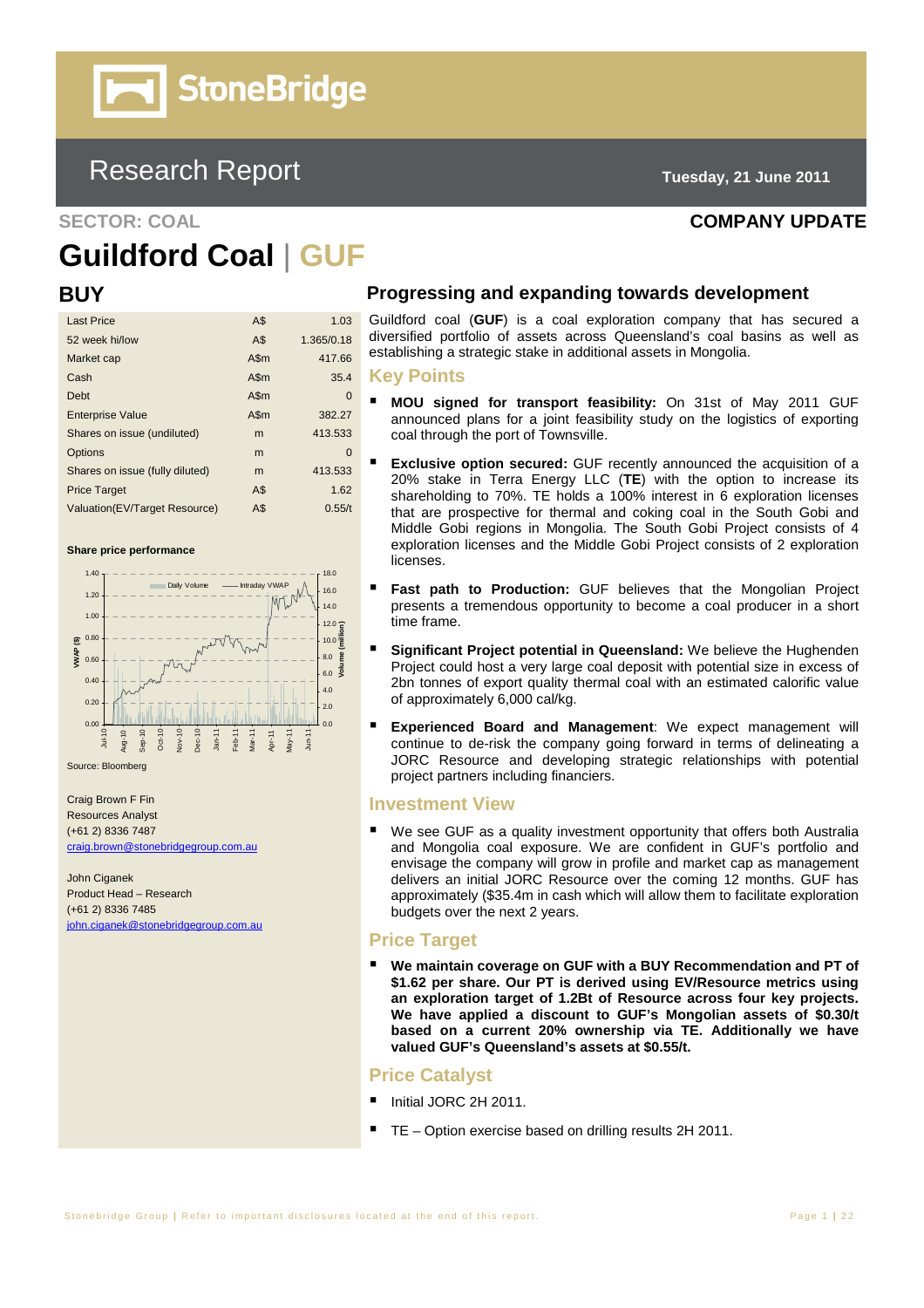

# **Company Overview**

### **Background**

Guildford Coal (GUF) is a coal exploration company that has secured a diversified portfolio of assets across the Galilee, Bowen and Maryborough basins. The company has in excess of 20,000km<sup>2</sup> granted or under application.

**Product** – GUF is targeting a variety of coals in their exploration program including thermal, hard coking and PCI coal. This will provide diversification of product that could potentially be sold into the export market.

**Strategy** – GUF has started its exploration program and is targeting specific exploration permits in the Galilee, Bowen and Maryborough basins.

Over the first 24 months GUF will be focused on delineating initial JORC resources across three projects in Queensland. In total they have five projects in Queensland which are close to existing rail infrastructure and present the opportunity to access multiple port facilities. Figure 1 highlights GUF's coal projects in Queensland.



#### **Figure 1 Location of Project**

Source: Company website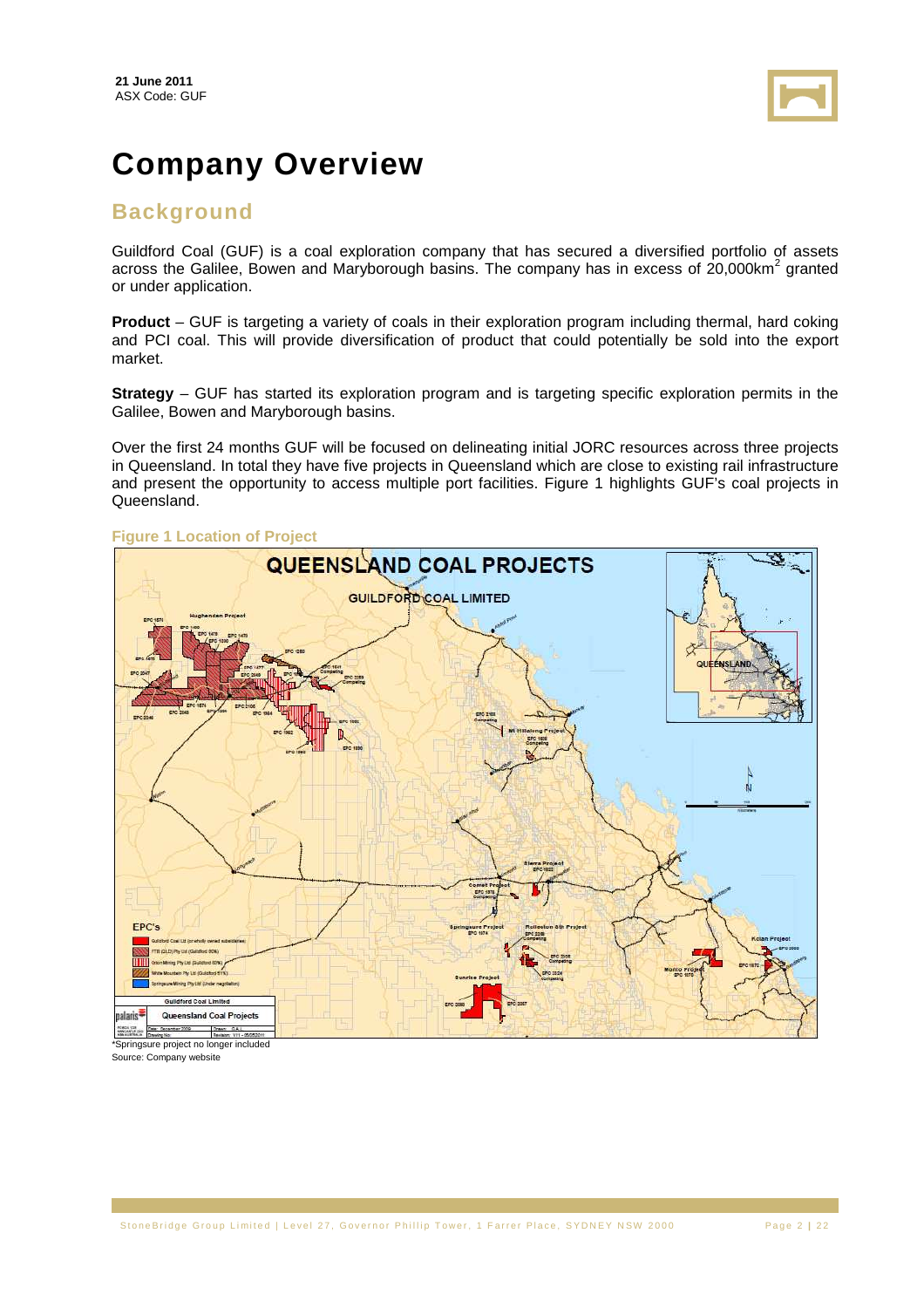

# **Mongolian Acquisition Update**

On 31 March 2011, GUF announced the acquisition of Mongolian assets to the ASX, with summary of key terms outlined below:

- GUF via wholly owned subsidiary Guildford Coal (Mongolia) Pty Ltd reached a binding agreement to acquire 20% of Terra Energy LLC (TE), a newly established Mongolian coal company that owns the exploration licences that make up two coal projects, namely the South Gobi and Middle Gobi projects in Mongolia. Additionally, GUF has the option to increase its ownership in TE to 70% upon successful verification of defined coal targets.
- The Guildford South Gobi Project contains 4 exploration licences with 1 additional licence being negotiated by TE. It is located approximately 50 km east of two operating mines and one large coal project which have a total coal resource estimated to be approximately 750Mt. The Middle Gobi Project has 2 exploration licences located in the Dundgovi Province which is approximately 300km south of Ulan Bator and approximately 220km west of the Mongolian railway grid.

### **Terms of the Deal**

The total consideration for the acquisition of the 70% Mongolian asset included:

- An initial upfront payment of A\$7m (paid as \$6m cash and \$1m scrip) to give GUF an initial 20% stake in TE. The acquisition of the 20% stake was completed on 5 April 2011.
- Additionally, GUF entered into a Call Option that gives GUF the right, but not the obligation to, exercise at any time within 6 months from commencement of drilling and following exploration and verification that the prospects contain in excess of 150Mt of JORC Indicated resource.
- The Call Option payment is A\$10m for which a further 50% stake in TE is issued to GUF taking its overall shareholding to 70%.
- The acquisition value has been calculated at approximately \$0.16 per tonne for 150Mt of JORC indicated Resource, based on a 70% eventual ownership interest by GUF.
- GUF has the immediate right to have 3 directors on the TE Board with the remaining director coming from the Mongolian Founders.

### **Additional Funding Arrangement with Och-Ziff**

Following GUF's acquisition, GUF entered into a call option with one of GUF's substantial shareholders Och-Ziff Capital Management Group LLC (Och-Ziff) with respect to Terra Energy LLC (TE).

- Och-Ziff is one of the largest alternative asset managers in the world, with approximately \$30.0 billion in assets under management as of June 1, 2011.
- Under this arrangement Och-Ziff Funds have the option to acquire a 25% stake in TE for A\$25m in cash if GUF first exercises its right to move to 70% interest.
- Post exercise of the Och-Ziff option, GUF's stake in TE will reduce to 52.5% and TE is expected to be fully funded to first production.
- The Mongolian acquisition was introduced by Och-Ziff, and reflects the ongoing strong support of Och-Ziff since its original investment in GUF in 2010. Combined with the strong local knowledge of Guildford's Mongolian partners, GUF's relationship with Och-Ziff is expected to result in a number of further opportunities going forward.
- GUF will continue to control the TE board with 3 out of 4 board members.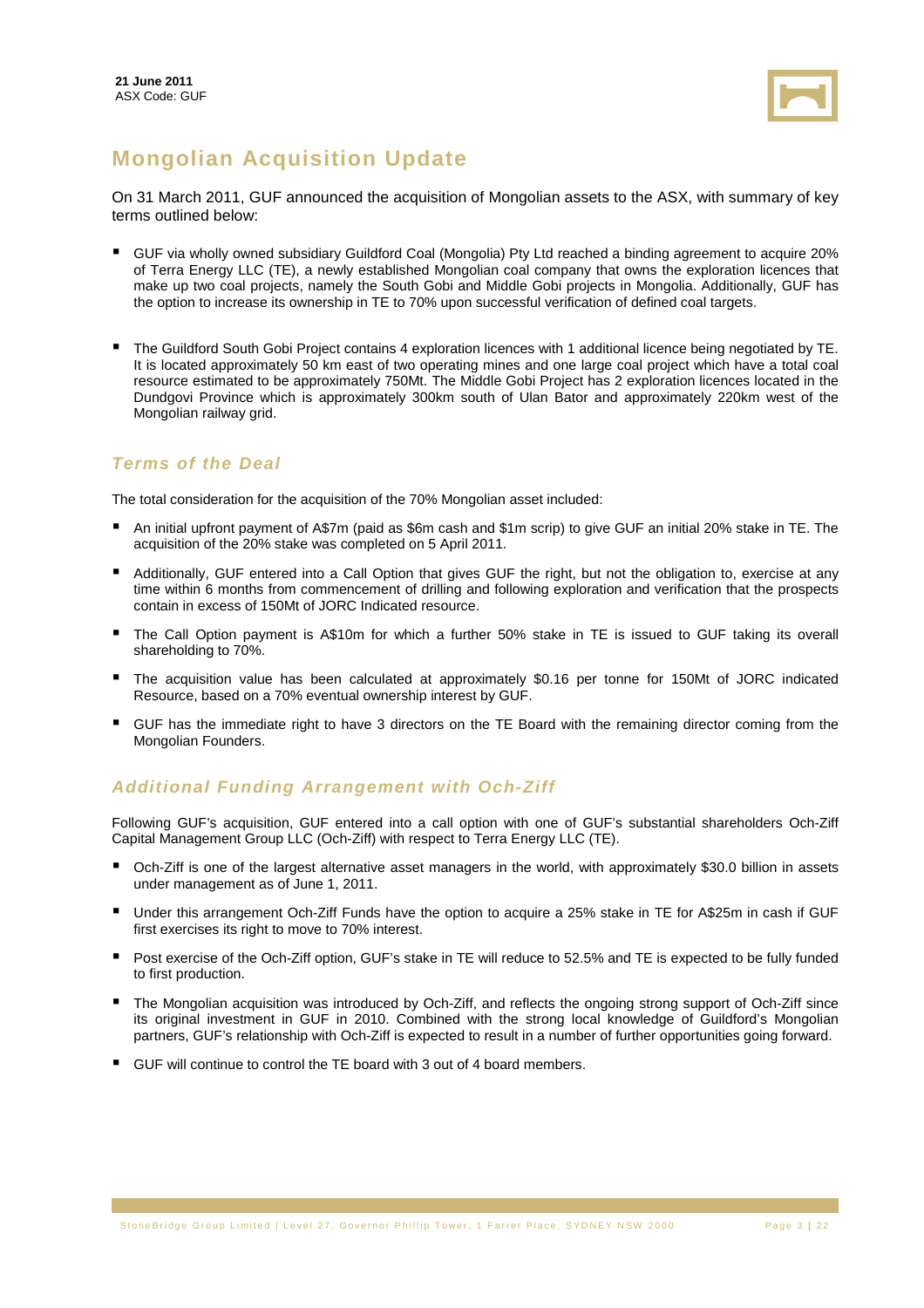

# **Summary of Projects**

The Company has several exploration projects including:

## **Hughenden Project – (Galilee/Eromanga Basin)**

This is GUF's flagship asset, located in the northern end of the Galilee basin. GUF are targeting an initial JORC resource by 2H 2011.

We believe this could be a very large coal deposit with potential size in excess of 2bn tonnes of export quality thermal coal with a calorific value of approximately 6,000 cal/kg.

We have upgraded our initial target for the Hughenden project from 400Mt of 815Mt from this project based on our initial exploration target of 400Mt plus GUF's 51% interest in the White Mountain Project (EPC1260), which has an exploration target of 815Mt.

Currently, four drill rigs are onsite at Hughenden, and the latest data indicates significant coal seams exist with individual seams up to 5.5m and a cumulative thickness interpreted to be approximately 11.9m of net coal from the Permian Betts Creek Beds which was 70% thicker than anticipated.

## **Kolan Project – (Maryborough Basin)**

The Kolan project is located approximately 20km north-west of Bundaberg and 160km south of Gladstone, the project covers approximately  $237$ Km<sup>2</sup>.

We believe there could be 100Mt of Hard Coking coal in this project with an estimated CSN Value of +7-9 post beneficiation. We have assumed an initial target of 75Mt from this tenement based on a yield of 75%. The initial target of JORC is estimated for 2H 2011.

### **Sierra Project - (Bowen Basin)**

The Sierra project is targeting Hard Coking Coal in the Fair Hill, Burngrove and Crocker Formations in the Bowen Basin with potential CSN values of +5-8 post beneficiation. Sierra is an open cut target, located in between Stanmore Coal's (**SMR**) Mackenzie River project with a current JORC Inferred resource of 99Mt of Coking Coal and Newland Resources (**NRL**) Comet Ridge project with reported CSN values of up to 8.5, and an exploration target of 200-250Mt of coking coal. Additionally, there is a rail link adjacent to the property with potential access to the Rockhampton port.

We believe there could be in excess of 200Mt in this project. We have assumed an initial target of 80Mt from this tenement based on a yield of 40%. Both the Burngrove and Fair hill seam formations are considered a dirty coal with 30-40% ash, and require beneficiation to produce a saleable product. GUF are targeting initial JORC resource by June 2012.

# **Mongolian Projects – (South Gobi Basin & Ongi Gol Basin)**

GUF have two exploration projects in Mongolia, via its equity interest in Terra Energy. The South Gobi project consists of four exploration licences in the South Gobi Basin known to host premium thermal and coking coal deposits, while the Middle Gobi project consists of two exploration licences targeting coal bearing seams in the Ongi Gol Basin. GUF has an exploration target of up to 460Mt for the South Gobi Project and is targeting an inital Exploration Target for the Middle Gobi Project plus a maiden JORC resource for both South and Middle Gobi Projects in 2H 2011.

# **Other Projects – (Sunrise & Monto)**

GUF have two additional pipeline projects in Queensland; namely Sunrise and Monto but are not focusing on these at this point in time.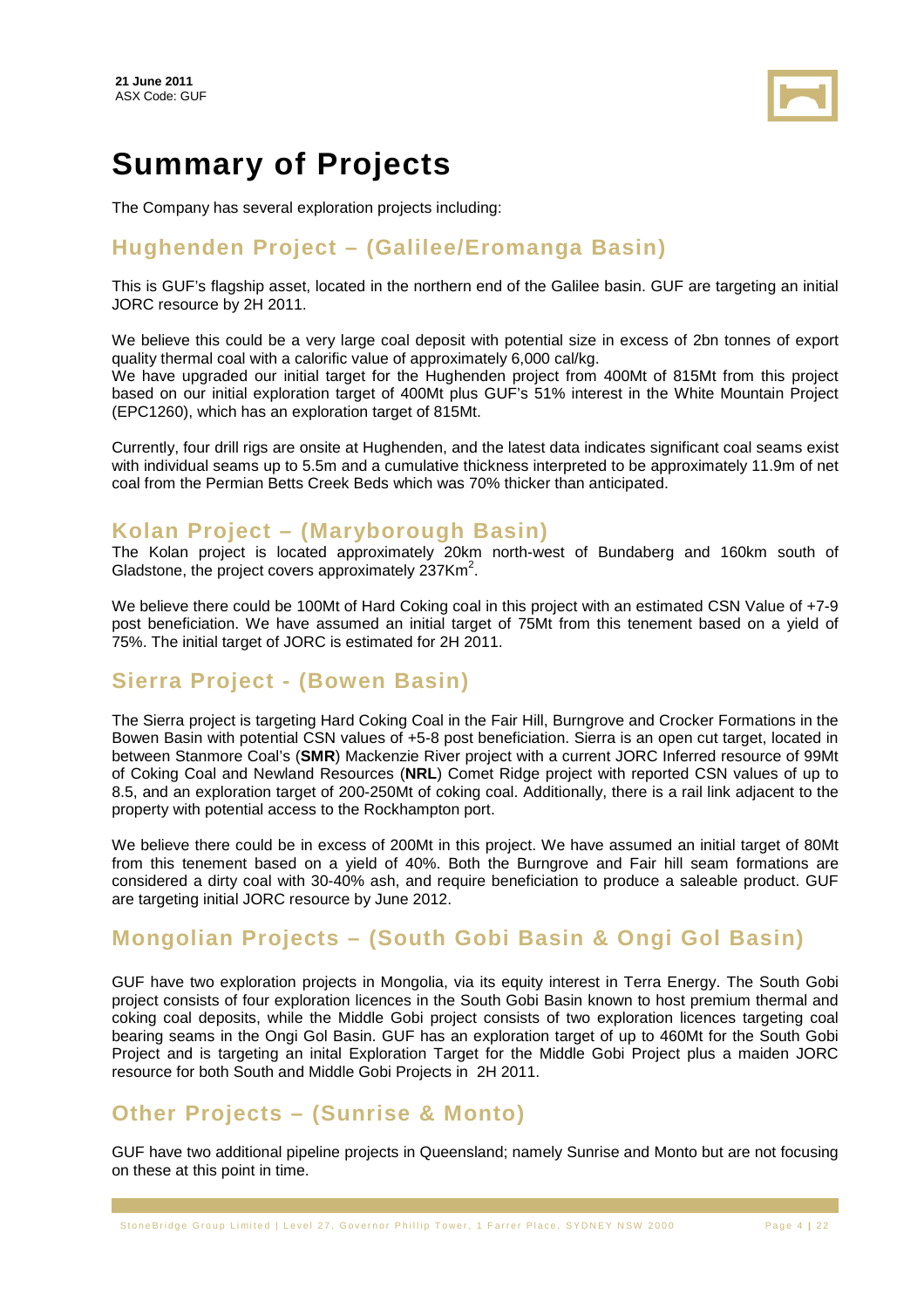

# **Hughenden Project – (Galilee/Eromanga Basins)**

#### **Introduction**

The Hughenden Project is GUF's prime asset which is located in the northern end of the Galilee Basin. Hughenden covers approximately 16,500km<sup>2</sup> running approximately 100km north and south of the Galilee basin and approximately 300km east to west. To date approximately 11,500km<sup>2</sup> has been granted.

The location of GUF's Hughenden project is outlined in Figure 2 below. There is a known sub-crop line along the north-eastern edge of EPC 1250 and EPC1260 with an estimated 60Mt of high quality export thermal coal visible from surface. These EPC's have been given highest priority for exploration activities.

On the 12<sup>th</sup> of May 2011, GUF acquired a 51% interest in the White Mountain Project (EPC 1260), via a heads of agreement signed with Tiaro Coal Limited (**TCM**). GUF has paid \$3.3m upfront and is committed to spending approximately \$5m on exploration and development from this project. The tenement covers approximately 399km<sup>2</sup> and has a potential exploration target of 0 to 745Mt from EPC 1260. (See yellow  $\&$ black tenement in figure 2 below).

Additionally, Guildford's 100%-owned EPC 1250, which is located within the boundaries of EPC 1260 has an exploration target of 40-70Mt. The combined total area of the White Mountain project within Hughenden (EPC 1250 & EPC1260) is approximately 420km<sup>2</sup> representing approximately 2.5% of the total tenement area within the Hughenden project.

#### **Figure 2 Location of Project**



Source: Company website.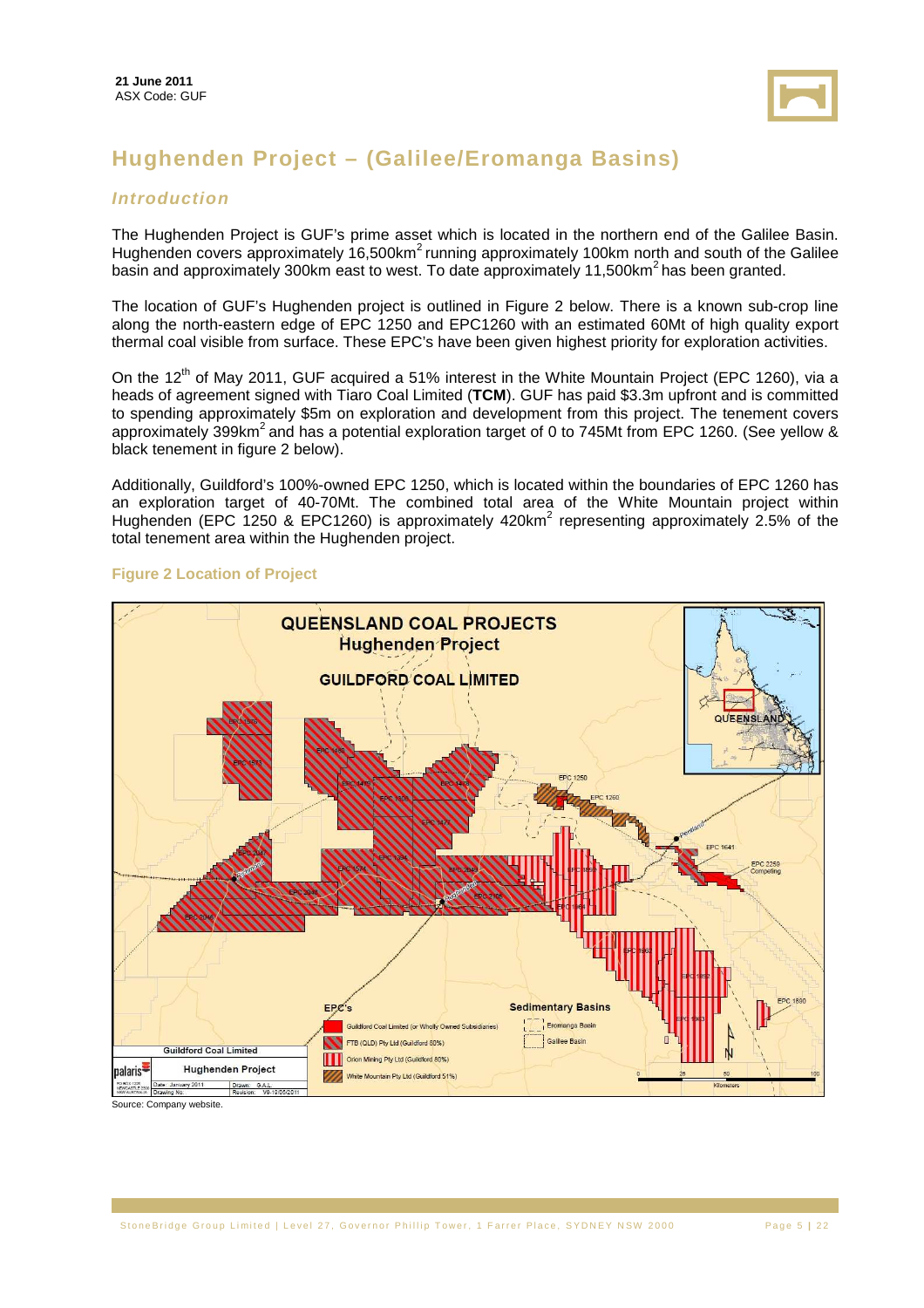

#### **Geology**

The primary seam that GUF is targeting within the Galilee Basin is known as the Permian aged Betts Creek Beds. Recent results from Linc Energy's (**LNC**) Pentland project, indicates the Betts Creek Beds have been proven to be of economic significance.

The second coal seam target is located in the Eromanga Basin and is known as the Jurassic aged Blantyre Beds (Injure Creek Group).

GUF has completed a detailed assessment of recent and historical geological and exploration data for the northern end of the Galilee Basin and constructed a geological model for both the primary and secondary targets.

Once current exploration results have been independently verified and incorporated into the geological model for the Hughenden Project, these exploration results will be released together with an updated Exploration Target.

#### **Resources and Reserves**

Currently GUF has no JORC Resources or Reserves. We believe that Hughenden could host very large coal deposits with potential total size in excess of 2bn tonnes of export quality thermal coal. An Initial JORC target is expected in 2H 2011.

**White Mountain Project** - EPC 1260 has a potential exploration target of 0 to 745Mt. Additionally, EPC 1250, which is located within the boundaries of EPC 1260 has an exploration target of 40-70Mt. The combined total area of the White Mountain project within Hughenden (EPC 1250 & EPC1260) is approximately 420km<sup>2</sup> representing approximately 2.5% of the total tenement area within the Hughenden project.

#### **Table 1: Exploration Target**

| <b>Hughenden Project</b>                       | <b>JORC (Mt)</b> | <b>Exploration Target</b><br>(Mt) | Area (km <sup>2</sup> ) | Area of<br><b>Exploration</b><br>focus $(\%)$ |
|------------------------------------------------|------------------|-----------------------------------|-------------------------|-----------------------------------------------|
| <b>EPC 1260 - White Mountain Project</b>       |                  | $0 - 745$                         | 399                     | 2.4%                                          |
| <b>EPC 1250</b>                                | $\Omega$         | 40-70                             | 21                      | 0.1%                                          |
| <b>Remaining Unexplored EPC's in Hughenden</b> |                  | 400                               | 16.479                  | 97.5%                                         |

Source: Company presentation

#### **Development Scenario**

A detailed project schedule has been developed for Stage 1 of the Hughenden project with an aim to deliver first coal by the end of 2013 assuming a successful exploration program and feasibility studies. GUF over the last six months has successfully entered into Memorandum of Understandings (**MOU**) for both rail and port facilities.

**Rail** – The current Mt Isa to Townsville rail line runs across several tenements to the south of the current drilling program and there is an expectation that there will be significant upgrades to infrastructure in this region over the next three years. Potential rail capacity is 3-4Mt within the next three years.

On the 11<sup>th</sup> of November 2010, GUF entered into a MoU with Australian Railroad Group (ARG). The companies have agreed to develop a pit to ship supply chain solution for the initial Hughenden open cut project to utilise the current existing rail capacity on the Mt Isa to Townsville rail line. ARG is a subsidiary of QR National and is responsible for bulk freight transport between mines and port.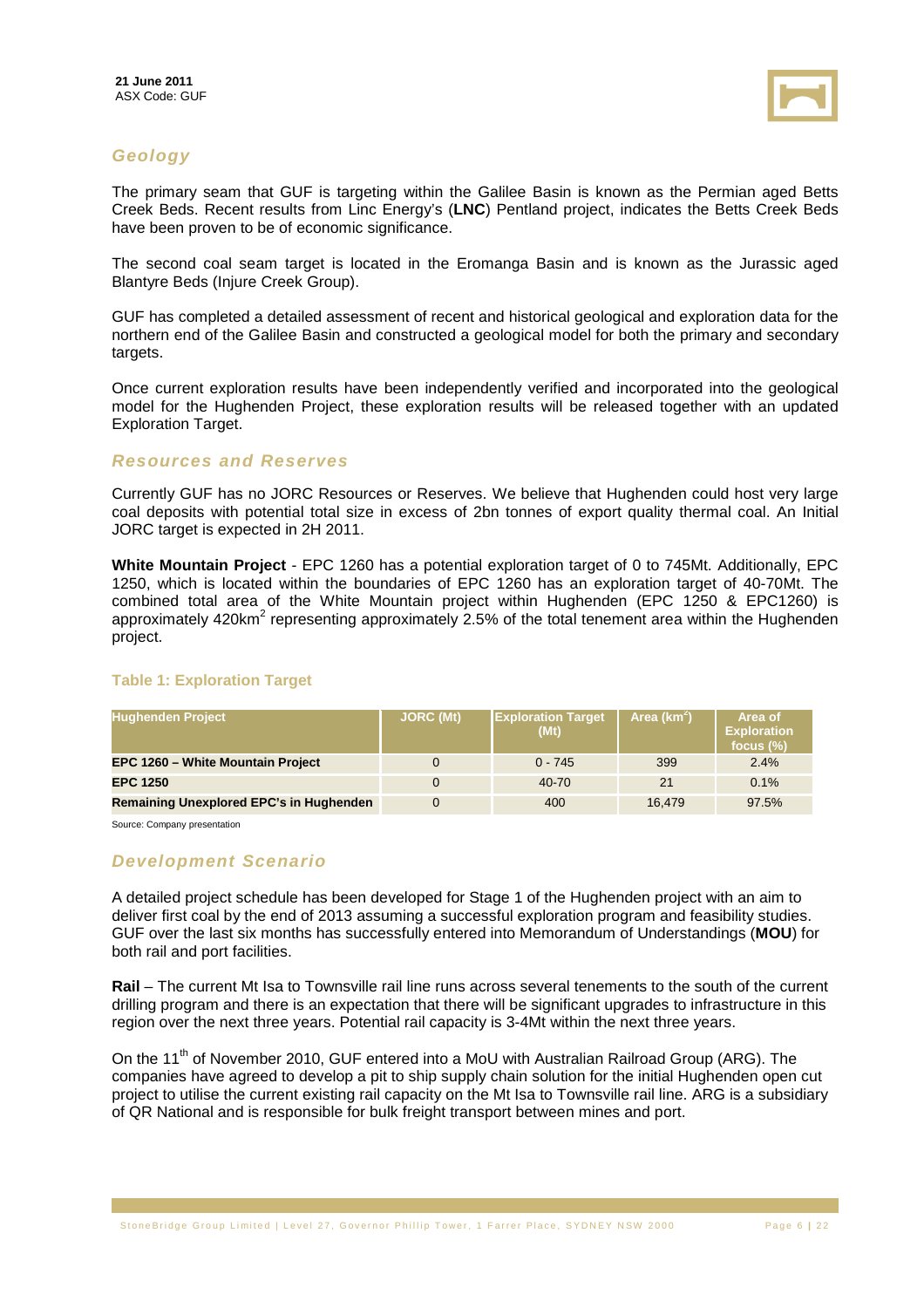

**Port –** On the 31<sup>st</sup> of May 2011, GUF executed a MoU with the Port of Townsville Limited (POTL) to jointly conduct a feasibility study on the logistics of exporting coal through the port of Townsville. The current capacity at POTL is 10mtpa and the POTL has recently outlined a master plan which highlights a potential increase by an additional 20mt within the next 10 years.

A Scoping Study is currently underway by Flanagan Consulting Group to help in the preparation of an Initial Advice Statement, Terms of Reference and Environmental Impact Statement in line with the GUF's strategy of fast tracking project advancement. Additionally, the company has commenced background hydrology studies to collect data from a full wet and dry season over a 12 month period.

#### **Outlook – 2011**

Field activities have commenced, GUF has a proposed two year programme of exploration with a proposed overall expenditure of \$23.1 million over FY11 & 12. Given Hughenden is their prime asset, we believe GUF will spend approximately \$14.7m out of the \$23.1m on this project over the next two years.

Currently, four drill rigs are onsite at Hughenden, and the latest data indicates significant coal seams exist with individual seams up to 5.5m and a cumulative thickness interpreted to be approximately 11.9m of net coal from the primary target being the Permian Betts Creek Beds.

Two drills are operating on EPC1477, EPC1478 and EPC1300 to complete a pattern of holes to give a maiden underground JORC resource and then commence drilling to define shallower open cut targets to the north on the Galilee Basin edge.

Recent drilling has also intersected thin coal seams interpreted to be from the overlying Eromanga Blantyre coal sequence and the preliminary results of laboratory analysis on cores taken from drilling show that the coal has some swell and could be potentially used as a blend for a PCI metallurgical product. Thicker intersections of the Eromanga Blantyre coal seams have been reported historically on GUF's managed tenements.

The third drilling rig has been commissioned to specifically target the potentially thicker extensions and coking coal potential of the Eromanga Basin Blantyre coal sequence in parallel to the two drill rigs proving Galilee Basin Permian Betts Creek coal sequence.

The fourth drilling rig has been commissioned to commence drilling on the White Mountains Project (EPC1260) to confirm the open cut resource. White Mountains is the most likely start up project for Hughenden and is only located 15km from the Mt Isa to Townsville rail line.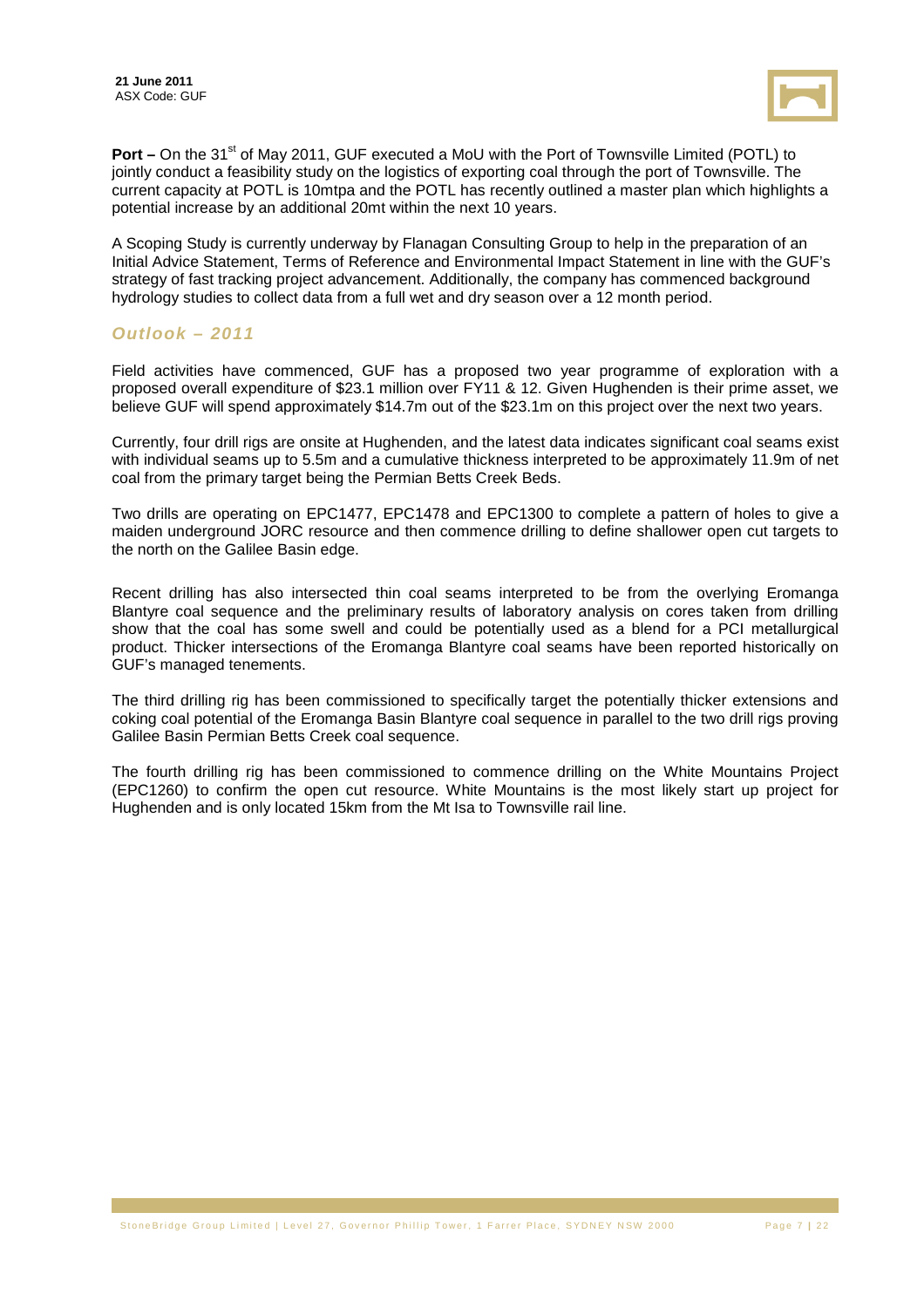

# **Kolan Project - (Maryborough Basin)**

#### **Introduction**

The Kolan project covers approximately 237km<sup>2</sup> and is 20km North West of Bundaberg and approximately 160km south of Gladstone.

The project contains two EPC's 1872 and 2003 comprising of 48 sub-blocks equivalent to a surface area of approxiamately 164km2.. A total of 25 sub-blocks (85.7km<sup>2</sup>) of the tenement are covered by the Kolan Barage Catchment Area, established to ensure the preservation of water quality. The catchment area does not inhibit exploration and subsequent mining.

The basin lies partially onshore and partially offshore with a potential hard coking coal capability with a CSN Value of 8, ash content 8-10% and 75-80% yield based on recent drilling of nearby tenements including Northern Energy (**NEC**). The location of the project is outlined in Figure 3 below.

#### **Figure 3 Location of Project**



#### **Geology**

GUF is targeting the Tiaro coal measures and the Burrum Coal measures which have been mined for over 100 years. NEC is currently drilling in the Maryborough basin and it is understood that the project requires beneficiation to produce a saleable product. Theoretical yields have been estimated to be in the order of 40-50%, however GUF believe they are targeting a much higher quality seam in the Maryborough Basin.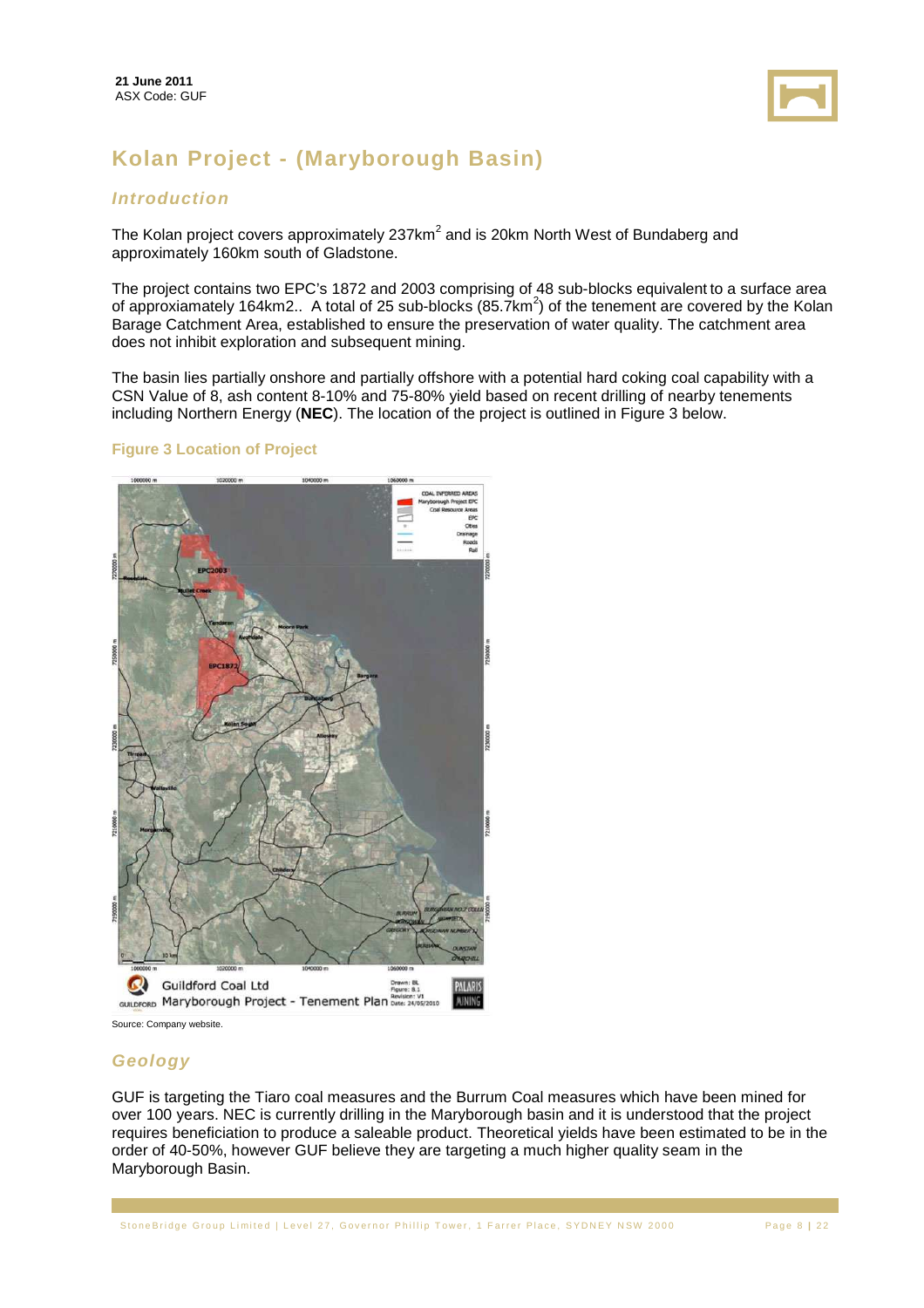

To date, historical drilling located between EPC1872 and EPC2003 showed the following characteristics which confirm the target potential of CSN values between 7-9:

| Depth<br>From (m) | Depth To<br>回 | Thickness<br>$\langle n \rangle$ | Yield @<br>FC 1.43 | Ash &<br>FC 1.40 | <b>YMC</b><br>FC 1.49 | <b>TS @ FC</b><br>1.80 | <b>CSN @</b><br>CF 1.40 | Fluidity @<br>CF1.40 |
|-------------------|---------------|----------------------------------|--------------------|------------------|-----------------------|------------------------|-------------------------|----------------------|
| 34.08             | 34.67         | 0.59                             | 0.9                | 7.3              | 322                   | 0.72                   | 9                       | 18,000               |
| 34.28             | 36.78         | 0.5                              | 47.2               | 12.3             | 29.2                  | 0.56                   | 8                       | 2,000                |
| 49.82             | 50.07         | 0.25                             | 51.4               | 15               | 29.6                  | 0.56                   | 7                       | 2,000                |
| 50.07             | 50.5          | 0.43                             | 457                | 9.1              | 29                    | 0.55                   | 8                       | 350                  |
| 50.5              | 50.85         | 0.35                             | 23.7               | 10.6             | 28.5                  | 0.66                   | 8                       | 500                  |
| 50.85             | 51.07         | 0.22                             | 7.4                | a                | 30.7                  | 0.75                   | a                       | 4,000                |
| 51.07             | 51.97         | 0.9                              | 41.8               | 7.3              | 28.4                  | 0.51                   | ä                       | 80                   |
| 51.97             | 52.18         | 0.21                             | 79.8               | 5.3              | 287                   | 0.72                   | 8                       | 150                  |
| 52.18             | 52.4          | 0.22                             | 56.5               | 5.4              | 21                    | 0.66                   | 7                       | 100                  |
| 52.4              | 53.1          | 0.7                              | 26.9               | 11.2             | 20.4                  | 0.50                   | e                       | 300                  |
| 53.1              | 54.2          | 1.1                              | 20                 | 6.5              | 29.2                  | 0.78                   | B                       | 810                  |

**Table 2: Washability Results for floats at fluid density of 1.4g/cc.** 

Source: Company announcements (currently not in GUF's tenements but within surrounding area).

#### **Resources and Reserves**

We have identified an exploration target of 100Mt of Hard Coking Coal from this project. We have assumed an initial target of 75Mt from this tenement based on a yield of 75% with an Initial JORC target expected by Dec 2011.

#### **Table 3: Exploration Target**

| Kolan Project   | <b>JORC</b> (Mt) | <b>Exploration Target</b><br>(Mt) | Area (km <sup>2</sup> ) | Area of<br><b>Exploration</b><br>focus $(\%)$ |
|-----------------|------------------|-----------------------------------|-------------------------|-----------------------------------------------|
| EPC 1872 & 2003 |                  | $0 - 100$                         | 399                     | 2.4%                                          |

#### **Outlook – 2011**

Field activities have commenced and a scoping paper is being prepared for the Kolan Project including the preparation of an Initial Advice Statement, Terms of Reference and Environmental Impact Statement.

The project is connected to the Port of Gladstone via the Maryborough Northern Rail System which runs adjacent to the Kolan Project. GUF is targeting 1Mtpa of capacity into the Wiggins Island Coal Expansion Terminal Stage 2 at Gladstone.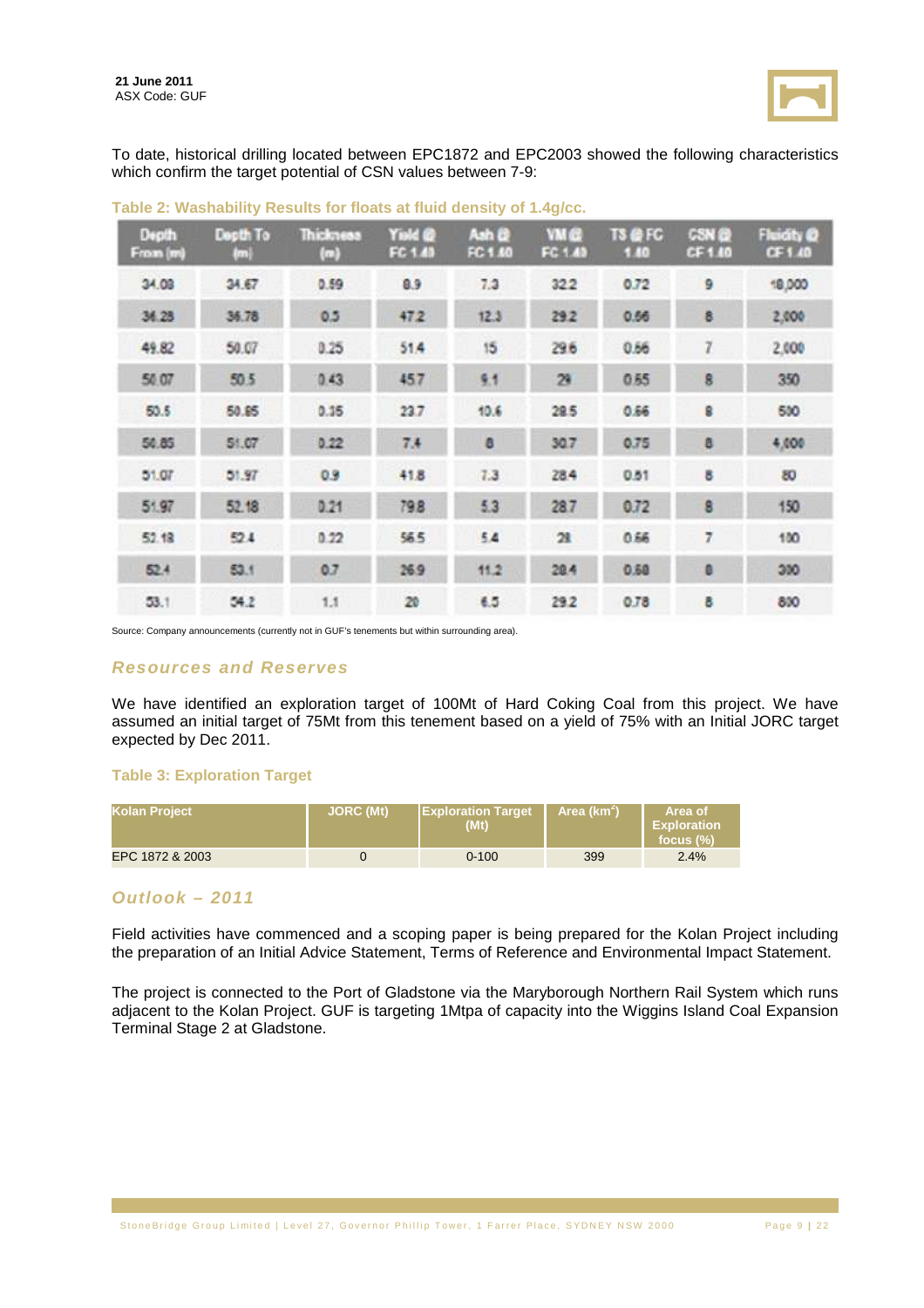

# **Sierra Project - (Bowen Basin)**

#### **Introduction**

The Sierra project is targeting Hard Coking Coal in the Fair Hill, Burngrove and Crocker Formations in the Bowen Basin. Sierra is an open cut target, located in between Stanmore Coal's (**SMR**) Mackenzie River project which has a current JORC Inferred resource of 99Mt of Coking Coal and Newland Resources (**NRL**) Comet Ridge project with reported CSN values of up to 8.5, and an exploration target of 200- 250Mt of coking coal. Additionally, the Blackwater Rail Link runs adjacent to the property with potential access to the Rockhampton Port. Figure 4 highlights GUF's Sierra project as well as the surrounding tenements of existing explorers. The areas highlighted in Green are existing operating mines within the Bowen Basin.

Both the Burngrove and Fair hill seam formations are considered a highly banded coal with approximately 30-40% ash content. The washability yield in these formations has been identified in a concept study by Aquila Resources' (**AQA**) Washpool project which is located to the North East of the Sierra project. The equivalent yield of these formations under AQA's testing was approximately 41%(Burngrove) and 51% for (Fair Hill).

**Sierra Project (EPC 1822)** - Sub-cropping exists on this project which occurs along strike to the North of EPC 1822. The benefits of this permit include a potential low strip ratio and low mining costs given formations have been identified close to surface.



#### **Figure 4 Location of Sierra project and surrounding explorers**

Source: Company presentation.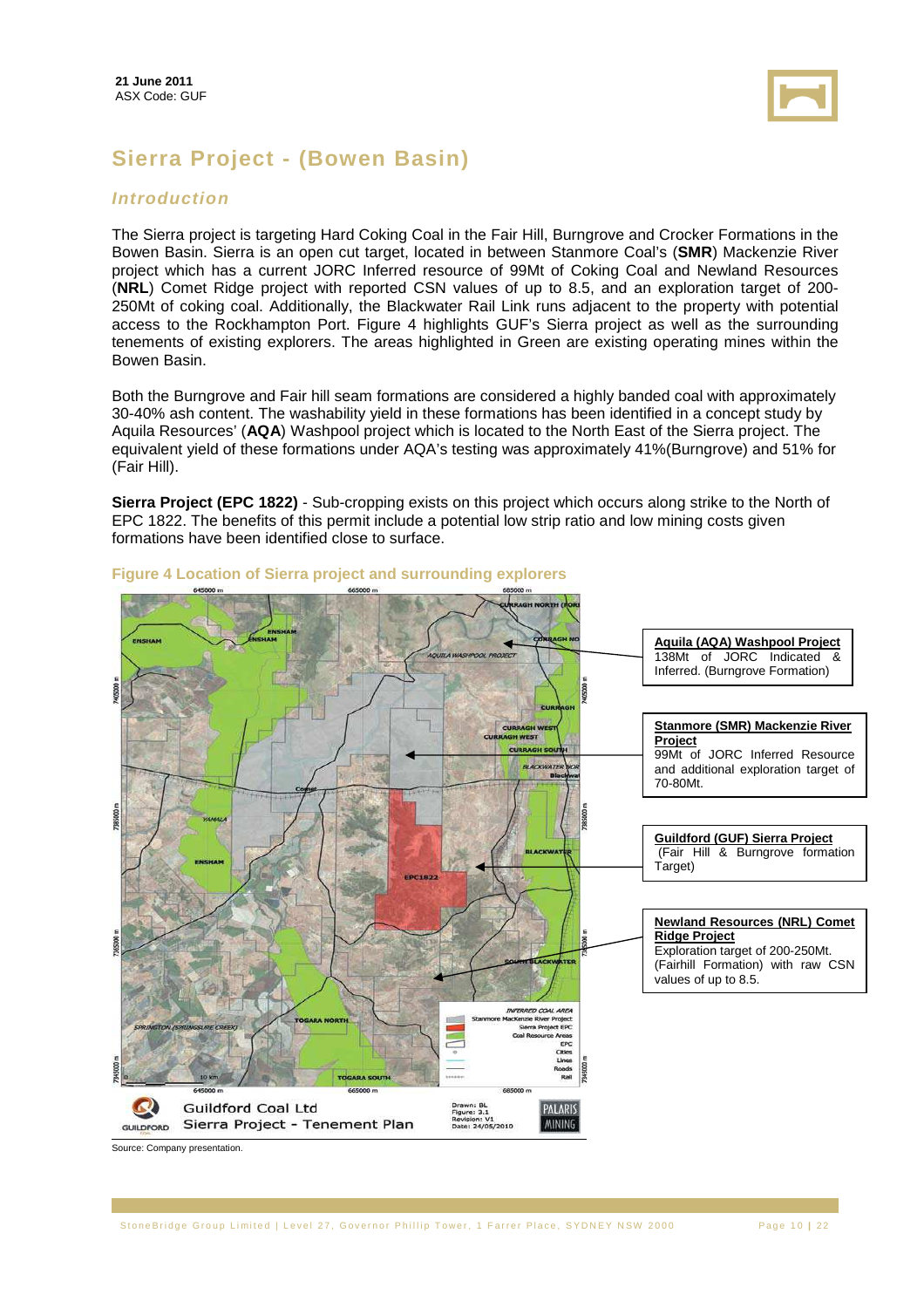

#### **Geology**

The Burngrove and the Fair Hill Formations are the main geological features within the Sierra project in the Bowen Basin. Initial boreholes in these formations indicate a highly banded seam of approximately 60-80% coal and 20-40% stone. Both the Burngrove and Fair hill seams are considered a dirty coal with 30-40% ash, and require beneficiation to produce a saleable product.

#### **Resources and Reserves**

We have an initial exploration target of 200Mt and is targeting a maiden JORC Resource by June 2012. We have assumed an initial target of 80Mt from this tenement based on a yield of 40%.

#### **Table 4: Exploration Target**

| <b>Sierra Project</b> | <b>JORC (Mt)</b> | <b>IExploration Target</b><br>(Mt) | Area (Km <sup>2</sup> ) | 'Area of<br><b>Exploration</b><br>focus $(\%)$ |
|-----------------------|------------------|------------------------------------|-------------------------|------------------------------------------------|
| <b>EPC 1822</b>       |                  | $0 - 200$                          | 399                     | 2.4%                                           |

GUF is currently awaiting the granting of this tenement and is expected to schedule the commencement of drilling in the September Quarter 2011.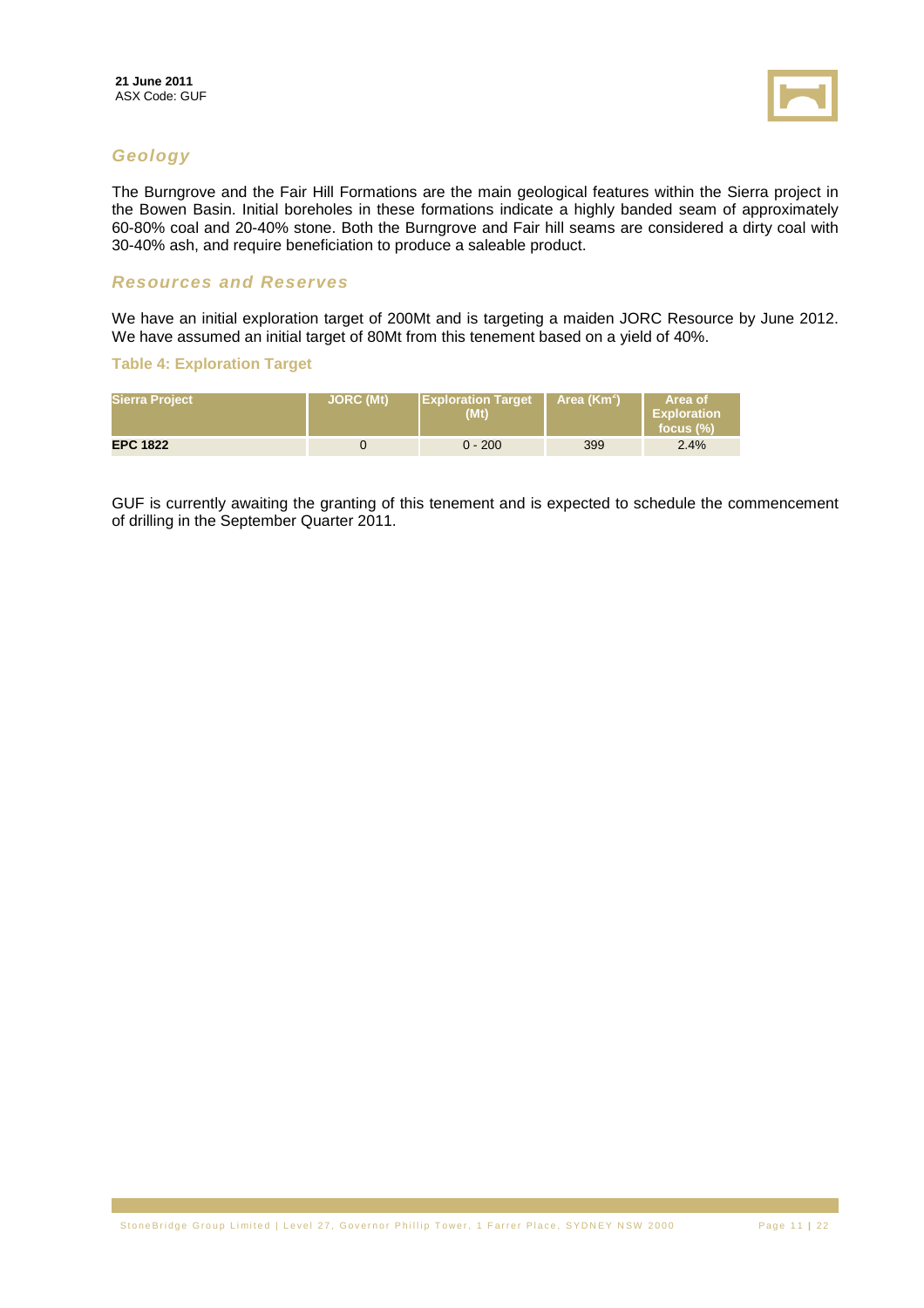

# **Mongolia Projects - (South Gobi and Middle Gobi)**

#### **Introduction**

GUF currently has a 20% ownership in two Mongolian projects through its equity interest in Terra Energy LLC (**TE**). Under the arrangement, GUF via wholly owned subsidiary Guildford Coal (Mongolia) Pty Ltd reached a binding agreement to acquire 20% of TE, a newly established Mongolian coal company that owns the exploration licences comprising the South Gobi and Middle Gobi projects in Mongolia.

Additionally, GUF has the option to increase its ownership in TE to 70% upon successful verification of defined coal targets.

#### **The South Gobi Project**

The South Gobi Project is located in the South Gobi Basin approximately 50 km east of two operating mines and one large coal project which have a total coal resource estimated to be approximately 750Mt.

The first is the Nariin Sukait Mine, which is owned and operated by MAK-Qin Hua (a Mongolian and Chinese Joint Venture) otherwise known as MAK Mine.

The second is the Ovoot Tolgoi mine, which is located adjacent to the south of the MAK Mine and is owned and operated by SouthGobi Energy Resources (SGS: **1878 HK**) which is listed on the Hong Kong Stock Exchange.

SGS is also developing a new deposit called Soumber which is approximately 20 km east of their current operation. The production from both mines currently produce in excess of 5 Mtpa of high volatile bituminous coals which are marketed as a mixture of both thermal and coking coal products. The coal is currently sold run-of-mine (**ROM**) (unwashed) at mine gate to Chinese traders who transport the coal by truck to the Chinese border and stockpile it at Ceke. The target customers are the Chinese markets including the Gansu province, Inner Mongolia and Shanxi province.

#### **The Middle Gobi Project**

The Middle Gobi Project has 2 exploration licences located in the Dundgovi Province which is approximately 300km south of Ulan Bator and approximately 220km west of the Mongolian railway grid.

The project potential from the Middle Gobi project includes a large shallow, open pit thermal target to potentially feed demand to Mongolian and Chinese electricity generators. Figure 5 below, highlights the location of the two projects.



#### **Figure 5 Location of Project**

Source: Company website.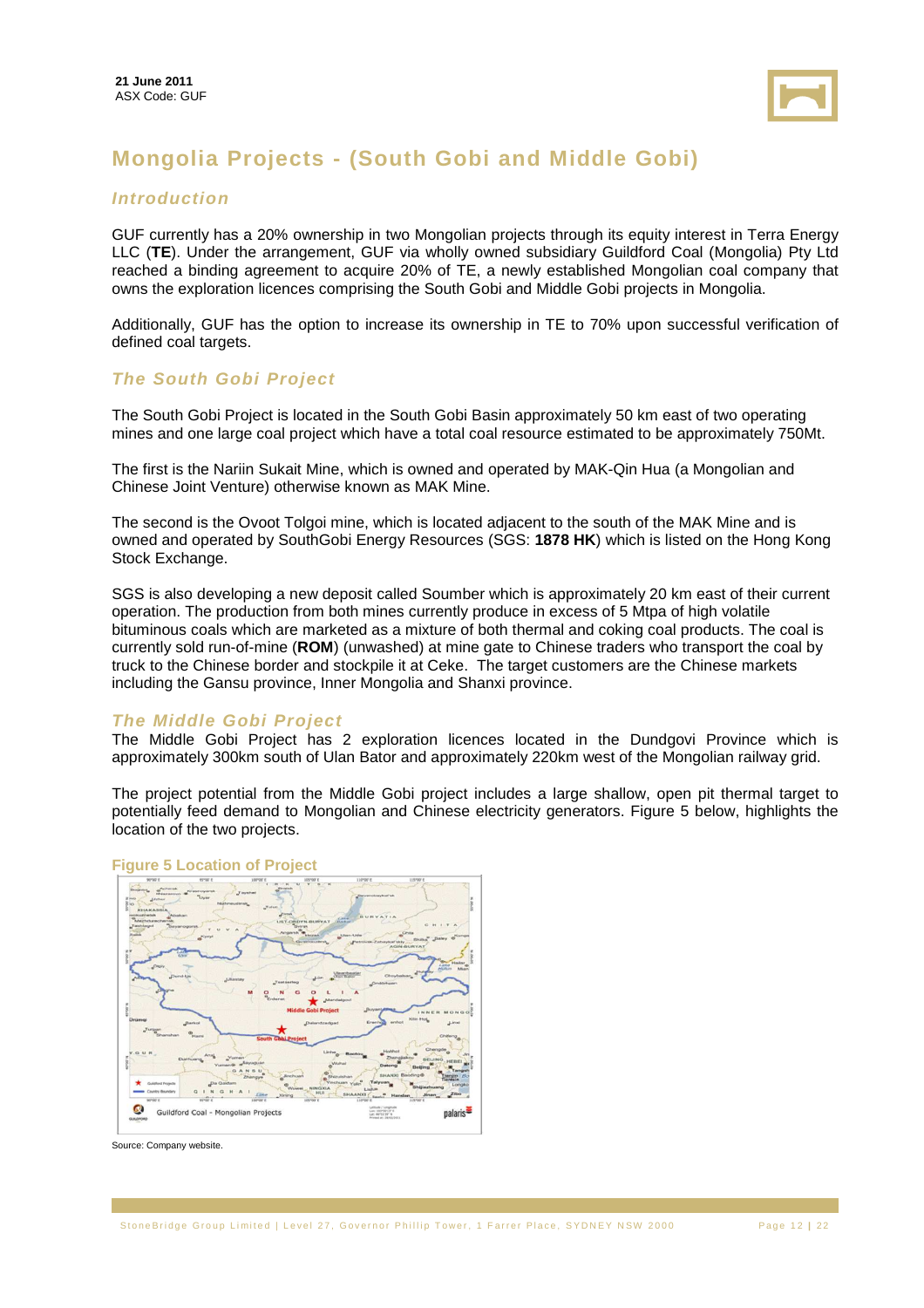

### **Geology**

GUF with mining consultants Palaris conducted a field trip to the Mongolian area in December 2010 (an experienced coal mining group). During this site visit, Palaris inspected available historical data and observed evidence of coal seam outcropping through the deposit.

Overall comment from Palaris:

"The project area is dominated by a broadly east-west trending thrust fault known as the Nariin Sukhait fault which is inclined to the south. The Permian strata in the project area have a regional dip of 30-45 degrees to the south which is associated with the thrust faulting. The Nariin Sukhait fault has displaced Permian coal bearing sequences northward towards the surface producing an east-west trending target zone which is prospective for low ratio coal. Two operating mines producing both thermal and coking coal products exist along strike approximately 50 kilometres west of the project area."

#### **Resources and Reserves**

Palaris has estimated conceptual exploration target ranges based the following factors including:

- **field trip observations;**
- available geological data; and
- available exploration reports.

The cumulative exploration target for the licences contained in the Terra Energy South Gobi Project has a range of 0 to 880Mt. We have assumed an initial target of 92Mt from this tenement based on a 20% interest in the first 4 licences. Table 4 outlines the current exploration target for the South Gobi project. The Middle Gobi project is too early stage to determine an exploration target, hence we have assumed a zero target at this stage.

#### **Table 5: Exploration Target**

| <b>South Gobi Project</b> | <b>JORC (Mt)</b> | <b>Exploration Target</b><br>(Mt) | Area ( $km^2$ ) | Area of<br><b>Exploration</b><br>focus $(\%)$<br><b>Mongolia</b> |
|---------------------------|------------------|-----------------------------------|-----------------|------------------------------------------------------------------|
| 1                         | $\mathbf 0$      | $0 - 160$                         | 252             | 45.5%                                                            |
| $\mathbf{2}$              | $\mathbf 0$      | $0 - 300$                         | 75              | 13.5%                                                            |
| 3                         | $\overline{0}$   | N/A                               | 36              | 6.5%                                                             |
| $\overline{\mathbf{4}}$   | $\overline{0}$   | N/A                               | 191             | 34.5%                                                            |
| <b>Total</b>              | $\bf{0}$         | $0 - 460$                         | 554             | 100%                                                             |

Source: Company announcements.

References to Exploration Targets are in accordance with the guidelines of the JORC Code (2004). As such it is important to note that in relation to reported<br>Exploration Targets any references to quality and quantity are c coal resources in accordance with the JORC Code (2004). It is uncertain if further exploration will result in the determination of a Coal Resource. # Tenement being negotiated by TE.

### **Outlook – 2011**

Field activities has commenced at the South Gobi project with three drill rigs currently on site to delineate a JORC Resource. GUF have a call option that can be exercised anytime within six months from the commencement of drilling and following verification of 150Mt of JORC Indicated Resource.

The nature of the geology allows for a low-cost production mine, with low stripping ratios and an average ROM cash costs estimated at below US\$20/t. Selling prices for (unwashed) ROM coal are estimated at US\$40/t, representing a 60% discount to benchmark international coal prices because the coal is sold at the mine gate to traders and there are no processing/washing costs.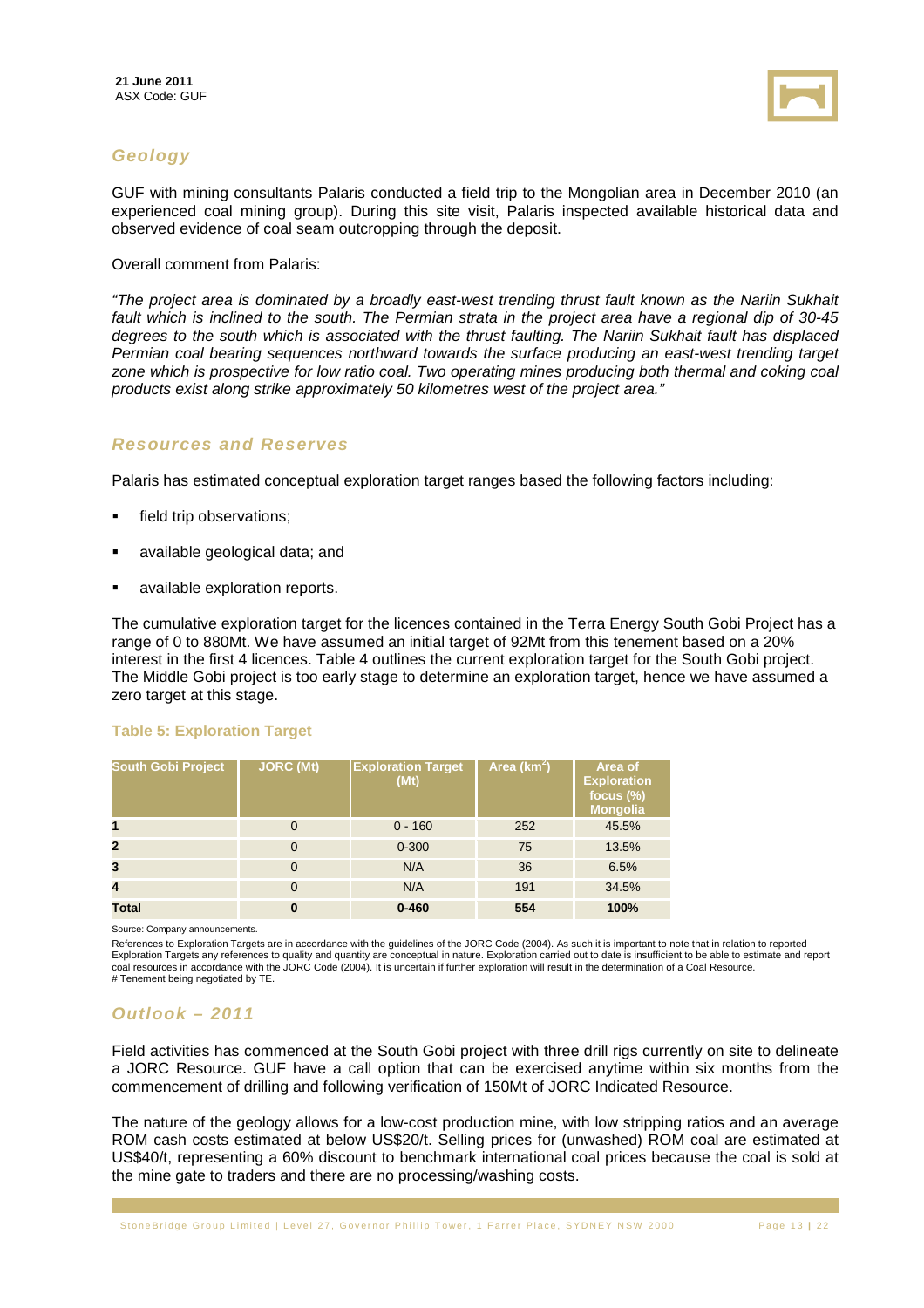

# **Corporate Structure**

#### **Table 9 Capital and Shareholder Structure**

| <b>Type</b>                                 | No. (M) |
|---------------------------------------------|---------|
| Ordinary Shares - tradeable                 | 213.53  |
| Ordinary Shares - subject to escrow         | 200     |
| <b>Options</b>                              |         |
| Total issued ordinary share (fully diluted) | 413.53  |
|                                             |         |

Source: Company announcements

#### **Table 101 Substantial Shareholders**

| <b>Shareholder</b>          | No shares held | $%$ held* |
|-----------------------------|----------------|-----------|
| The Chairmen1 Pty Ltd       | 200,000,000    | 48.36%    |
| Och-Ziff Capital Management | 52,083,334     | 12.59%    |
| UBS AG                      | 30,618,307     | 7.40%     |
| Credit Suisse AG            | 25,284,005     | 6.11%     |

Source: Company announcements

#### **Table 11 Board and Management**

|                                                                     | % Interest | <b>Brief Description</b>                                                                                                                                                                                                                                                                                                                                                                                                                                                                                                                                                                                                                                                                                                                                                                                                                                                                                                                                                                                                                                                                                                                                                                                                                                                                                                                 |
|---------------------------------------------------------------------|------------|------------------------------------------------------------------------------------------------------------------------------------------------------------------------------------------------------------------------------------------------------------------------------------------------------------------------------------------------------------------------------------------------------------------------------------------------------------------------------------------------------------------------------------------------------------------------------------------------------------------------------------------------------------------------------------------------------------------------------------------------------------------------------------------------------------------------------------------------------------------------------------------------------------------------------------------------------------------------------------------------------------------------------------------------------------------------------------------------------------------------------------------------------------------------------------------------------------------------------------------------------------------------------------------------------------------------------------------|
| <b>Board</b><br>Mr. Craig Ransley, Non<br><b>Executive Chairman</b> | 7.43%      | Mr Ransley has extensive experience in the Labour Hire<br>industry. He founded TESA Group Pty Limited (TESA) in<br>2000. He then proceeded to build TESA over a five year<br>period into one of Australia's top 5 blue collar labour hire<br>companies, with 17 offices across Australia and over 3000<br>employees. TESA was the premier supplier to the coal<br>mining industry in NSW and QLD. TESA was acquired by<br>Skilled Group Limited in 2006 for approx \$62M.<br>п<br>Mr. Ransley then co-founded ResCo Services, which was an<br>acquisitive play in Mining Services in Black Coal on the<br>Eastern Seaboard, acquiring and integrating 8 companies<br>over an eighteen month period. The culmination was the<br>only true Pit to Port privately owned mining services<br>provider in Black Coal, employing some 1000 miners.<br>Mr Ransley also put together the management team<br>required to complete the back door listing of NuCoal<br>Resources NL (NCR).<br>п<br>Following on from NCR, Mr Ransley and his team formed a<br>company called The Chairmen1 Pty Ltd (TheChairmen1),<br>which acquired and pegged around 20,000km's of coal<br>exploration tenements in Queensland across the Bowen,<br>Maryborough, Galilee and Surat basins. The Chairmen1<br>then vended its assets into a wholly owned subsidiary, |
|                                                                     |            | Guildford Coal Limited (Guildford) which listed on ASX in<br>July 2010 with a market capitalisation of approximately \$72<br>million with a listing price of \$0.20. Guildford's price tripled<br>over the first two months of trading and has been listed in<br>the Australian Financial Review as one of Australia's 2010<br>best performing initial public offerings.<br>In December 2010 ResCo Services merged with Humanis<br>Limited, resulting in a truly International Services/Labour                                                                                                                                                                                                                                                                                                                                                                                                                                                                                                                                                                                                                                                                                                                                                                                                                                           |
|                                                                     |            | hire provider with a combined turnover in excess of \$300M.                                                                                                                                                                                                                                                                                                                                                                                                                                                                                                                                                                                                                                                                                                                                                                                                                                                                                                                                                                                                                                                                                                                                                                                                                                                                              |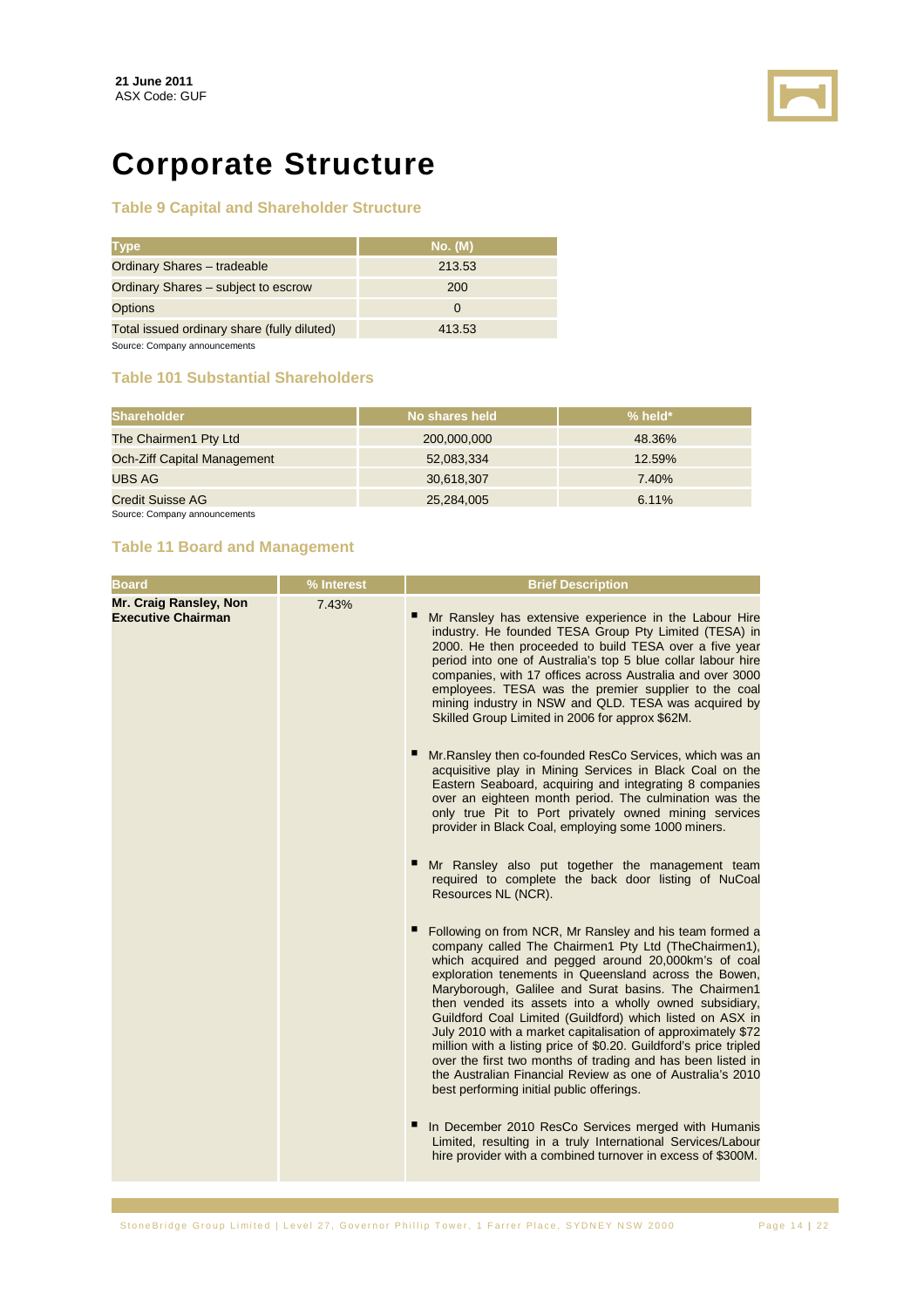

|                                                          |       |   | Mr Ransley is also currently the Chairman of TheChairmen1<br>and Chairman of Humanis Group Ltd.                                                                                                                                                                                                                                                                                                                          |
|----------------------------------------------------------|-------|---|--------------------------------------------------------------------------------------------------------------------------------------------------------------------------------------------------------------------------------------------------------------------------------------------------------------------------------------------------------------------------------------------------------------------------|
| Mr. Tony Bellas, Non<br><b>Executive Deputy Chairman</b> |       | п | Mr Bellas is an experienced company director with<br>substantial experience in infrastructure and energy. He<br>has held previous directorships with Watpac Limited, a<br>listed construction and civil and mining company, and is a<br>consultant with Queensland Infrastructure Partners.                                                                                                                              |
|                                                          |       |   | Tony currently serves as Chairman of CTM Travel<br>Limited and is a Non-Executive Director of ERM Power<br>Limited and Australian Water (Qld) Pty Ltd.                                                                                                                                                                                                                                                                   |
|                                                          |       |   | Previously, Tony had been Chief Executive of Ergon<br>Energy, a Top 100 Australian company involved in<br>electricity distribution and retailing, with assets of over \$9<br>Billion.                                                                                                                                                                                                                                    |
|                                                          |       | п | Prior to joining Ergon Energy, Mr Bellas was Chief<br>Executive of CS Energy, Queensland's largest power<br>generator, which he joined in December 2001 after a long<br>career with Queensland Treasury, reaching the position<br>of Deputy Under Treasurer.                                                                                                                                                             |
| Mr. Michael Avery,<br><b>Managing Director</b>           | 2.97% |   | Mr Avery has worked in the coal industry for over 25<br>years throughout Australia and overseas. A mining<br>engineer by training with a Masters in Business<br>Administration and a NSW Open Cut Coal Mine<br>Managers Certificate, he is ideally experienced to<br>manage a rapidly developing coal mining company.                                                                                                    |
|                                                          |       | п | Mr Avery has held senior management positions with<br>major mining companies including BHP Billiton and Rio<br>Tinto having worked in operations management at a<br>number of coal mines within Australia.                                                                                                                                                                                                               |
| Mr. Michael Chester, Non<br><b>Executive Director</b>    | 1.01% | п | Mr Chester has significant experience in investment<br>banking at County NatWest/Salomon Smith Barney and<br>as a mining analyst.                                                                                                                                                                                                                                                                                        |
|                                                          |       |   | Mr Chester is also currently a director of Axiom Advisory<br>Pty Ltd, an independent boutique corporate advisory firm<br>specialising in capital raisings, corporate advisory, IPOs,<br>investor relations and seed capital transactions for small<br>to medium sized companies in the industrial and natural<br>resources sectors.                                                                                      |
| Hon. Alan Griffiths, Non<br><b>Executive Director</b>    |       | п | The Hon. Alan Griffiths was the principal of the highly<br>awarded Quantm Ltd in 2001, now the global category<br>leader in optimised road and rail corridor and route<br>alignment selection for road and rail.                                                                                                                                                                                                         |
|                                                          |       |   | Quantm has successfully identified optimal route and<br>alignment outcomes for the many of the largest<br>infrastructure projects across the globe, including for High<br>Speed Rail, High speed and conventional Freight Rail,<br>many iron ore and coal haul railways in Australia and<br>internationally, and major Freeway and Tollways<br>systems. The company was sold to Trimble Corporate of<br>the USA in 2006. |
|                                                          |       | п | The Hon. Alan Griffiths has served five terms in the<br>Australian House of Representatives and held various<br>Ministerial and Cabinet positions in the Australian<br>Government (including as Minister responsible for the<br>resources and energy sector).                                                                                                                                                            |
| Ms. Norah St. George,<br><b>Executive Director</b>       |       |   | Norah has approximately 14 years experience in senior<br>financial and commercial positions in the Coal industry<br>including roles with Peabody Resources, BHPB, BMA,<br>Thiess and Peabody Energy Australia.                                                                                                                                                                                                           |

Source: Company website

in 1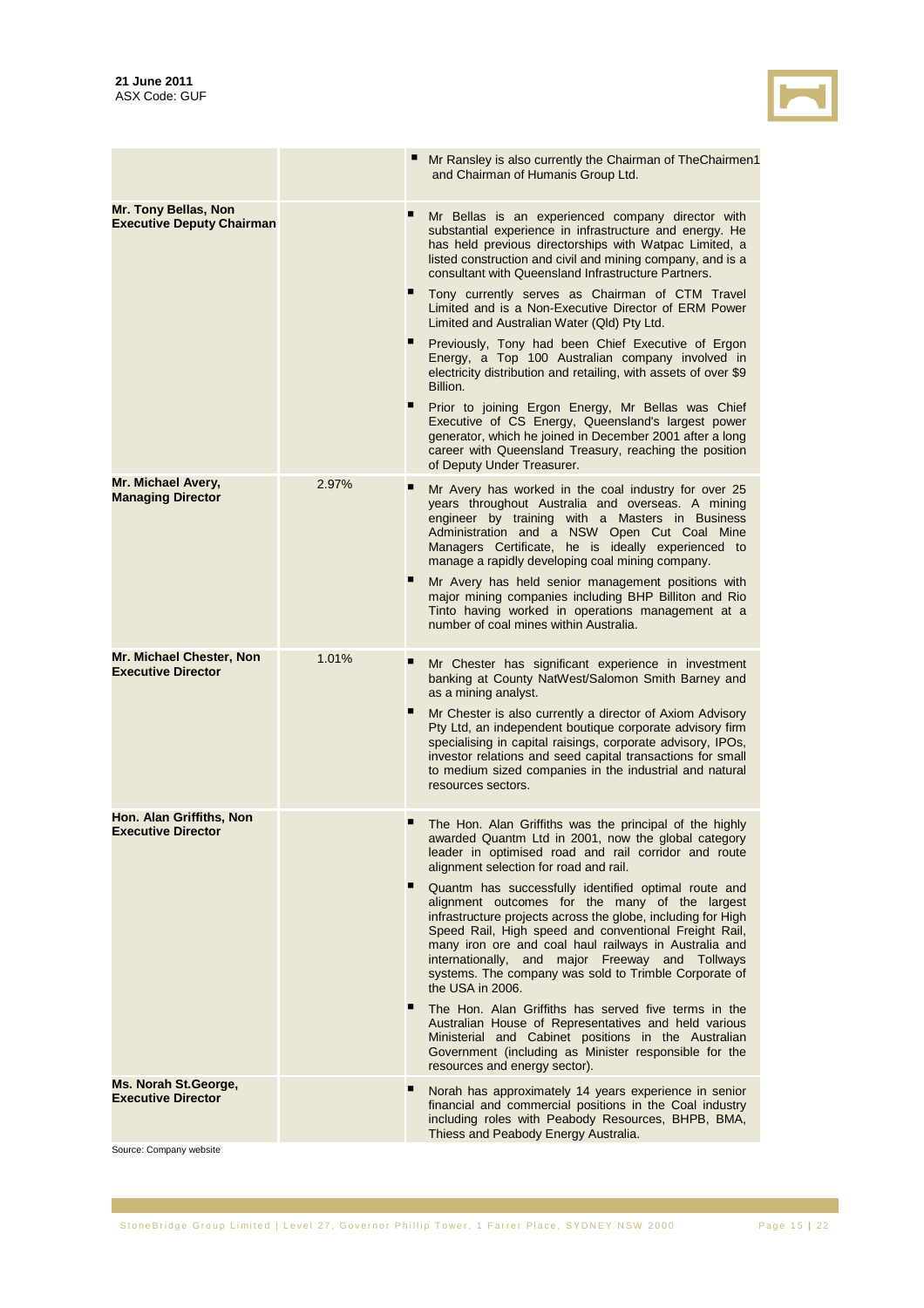

# **Industry view**

# **Supply & demand factors**

#### **Pricing**

We remain bullish on the price of both thermal and metallurgical (coking) coal. The rationale for this view is that emerging economies are continuing to experience a substantial rise in electricity and metallurgical demand.

Coal remains the leading source of energy for China's and India's industrial sector, with coal fired power plants accounting for approximately 60% and 65% respectively of total energy use in 2007 according to the Energy Information Administration (EIA). Although both thermal coal and coking coal are traded internationally, most of the global trade is in thermal coal, which represents approximately 70% of world coal trade today. In 2008, approximately 58% of the world's exported thermal coal was imported by Asian countries, and their share of the total is forecast to increase to 72% by 2035 according to the EIA. Figure 6 highlights the forecasted demand for coal imports by Asian region to 2035.



#### **Figure 6: Coal Imports to Asia by importing region, 2007 to 2035F (quadrillion Btu)**

Source: EIA, & SSY Consultancy and Research.

Additionally, in 2007, approximately 49% of China's coal use was used for the production of steel and pig iron. Chinas current capacity for coking coal is approximately 450-470Mt according to the EIA, with current demand of approximately 300Mt. Australia accounts for approximately 125Mt of exports in 2009 and as a result become China's largest trading partner. Australia is currently the largest supplier of coking coal in the world accounting for 54% of world exports.

As a result, we expect pricing to remain strong over the long-term, with a view that demand will outstrip supply over the next 20-30 years.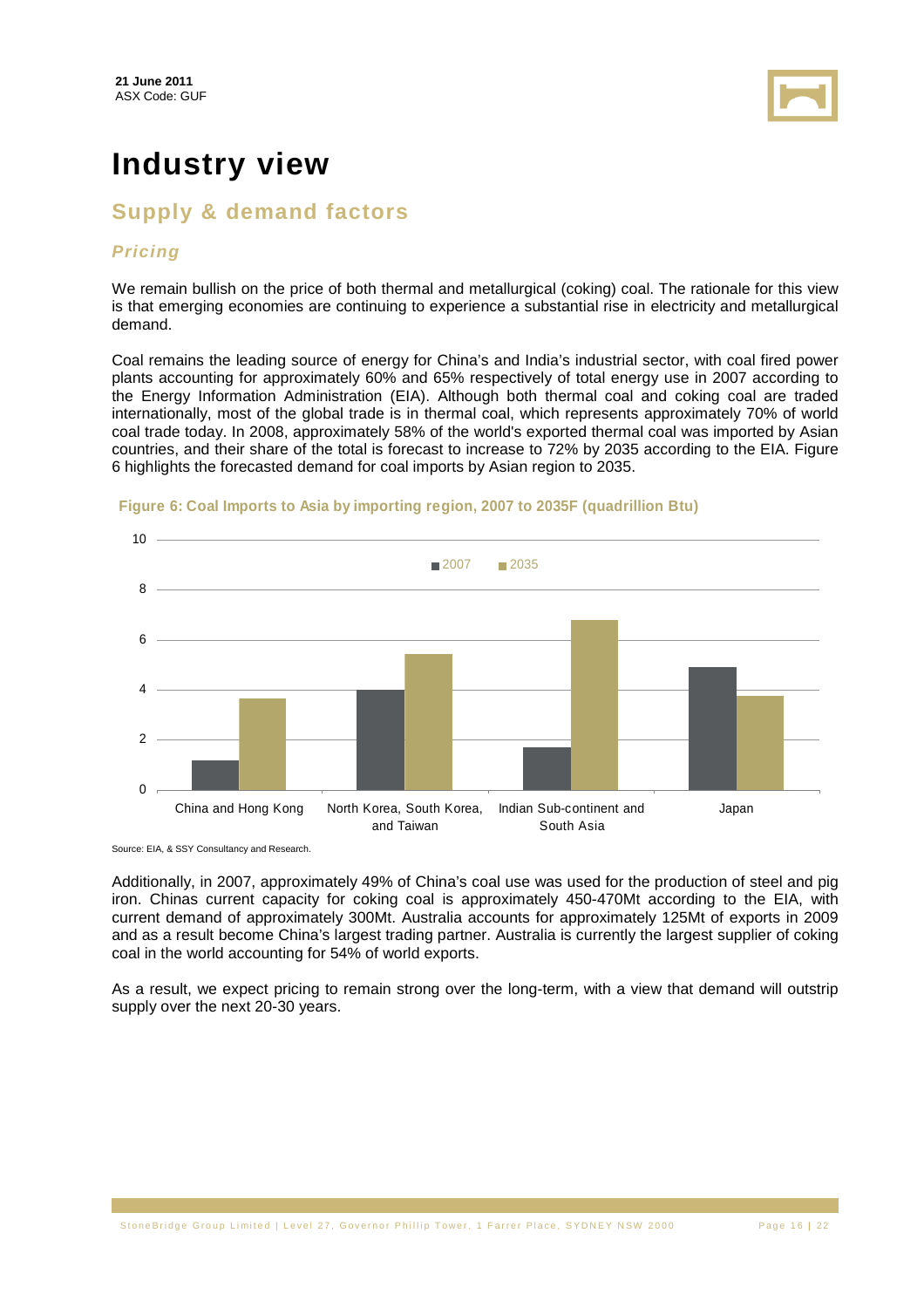

# **Investment case and valuation**

### **Investment case**

We see GUF as a quality investment opportunity to get exposure to the coal market for the following reasons:

- it has an extensive foothold on a number of assets across the Galilee, Bowen and Maryborough basins in QLD as well as two projects in Mongolia.
- the company is well diversified in terms of its exploration targets ranging from hard coking, thermal and PCI for the domestic and export markets.
- its projects are all within close proximity to rail giving it potential access to the ports at Gladstone, Townsville and Rockhampton.
- we are confident management will deliver initial JORC resources on two projects prior to end of calendar year 2011 and an additional two by FY 2012.

### **Valuation**

In determining an appropriate valuation methodology to use for GUF we have considered the following factors:

- long lead time to production estimated for 2013;
- insufficient CAPEX and OPEX data; and
- non-JORC with only exploration target.

As a result, we have valued GUF using EV/Resource market multiples. Our \$1.62 price target is based on the following:

- We have applied a conservative exploration target of approximately 1.2Bt across four key projects, namely **Hughenden, Kolan, Sierra** and **South Gobi**. We are currently attributing zero value to the potential of its other projects being Comet, Sunrise Monto and its Middle Gobi project in Mongolia. The initial 1.2Bt target is based on our initial exploration target for GUF and covers less than 5% of the total acreage GUF currently has under application.
- We have compared GUF to a number of its peers including explorers, developers and producers. The market is valuing GUF's peers between \$0.14/t to \$1.51/t currently for explorers with an average price of \$0.55/t. We have taken a conservative approach in our initial targeted estimates for GUF and will re-assess these exploration targets once the company has confirmed an initial JORC Resource.
- We believe at current levels with an exploration target of 1.2Bt, Guildford offers exceptional value to shareholders at \$0.37/t of targeted resource. The market average is \$0.55/t for a JORC Resource and using this as a benchmark for GUF with an initial exploration of 1.2Bt values the company at \$1.62 per share.
- GUF's closest peer comparable in our view would be Bandanna Energy (BND) and Hunnu Coal (HUN), who are also in the coal exploration stage. BND has identified a current JORC resource of 1.4Bt of Thermal coal across its Bowen and Galilee assets in Queensland, While HUN is based in Mongolia and has an exploration target of 800Mt – 1Bt with a current JORC Resource of 414Mt. Both companies are trading on a current EV of \$0.58 and \$0.68 respectively and we see this as potential value uplift for GUF as the company delineates a resource and begins to advance its suite of projects.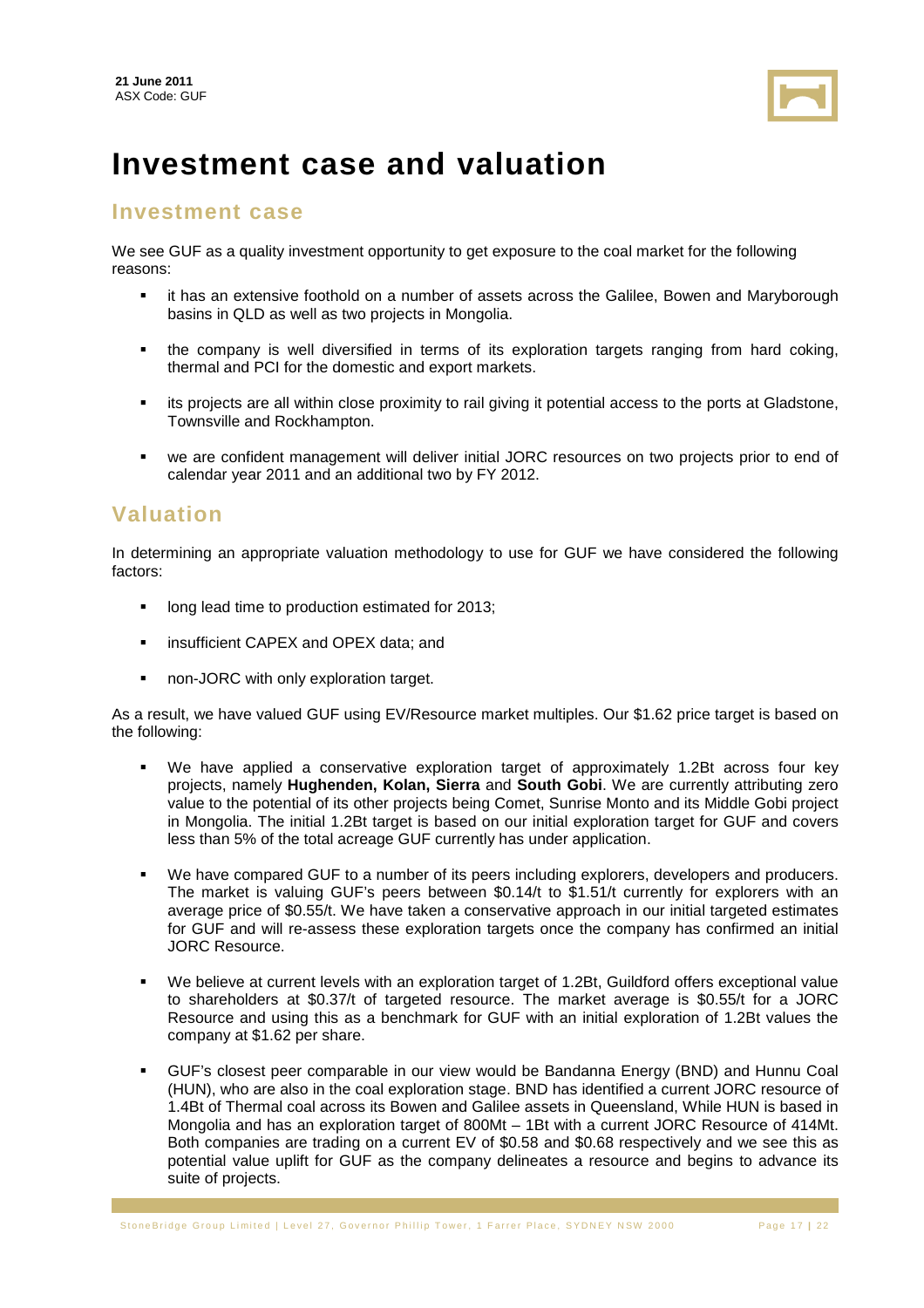

#### **Peer Analysis**

A peer comparison for GUF is highlighted in figure 7 below.

#### **Figure 7: EV/Resource**



Source: Stonebridge Estimates \* we have an exploration Target of 1.2Bt of coal for GUF across 4 key projects.

Additionally, the coal enterprise value to resource curve (figure 8) highlights the upside potential for junior coal companies as they progress from exploration to development and into production. We see significant value uplift for a number of explorers as projects start to de-risk and production potential becomes more likely. GUF is currently trading on an EV/ Targeted resource of \$0.37/t.



#### **Figure 8: EV/Resource Curve**

Source: Stonebridge Estimates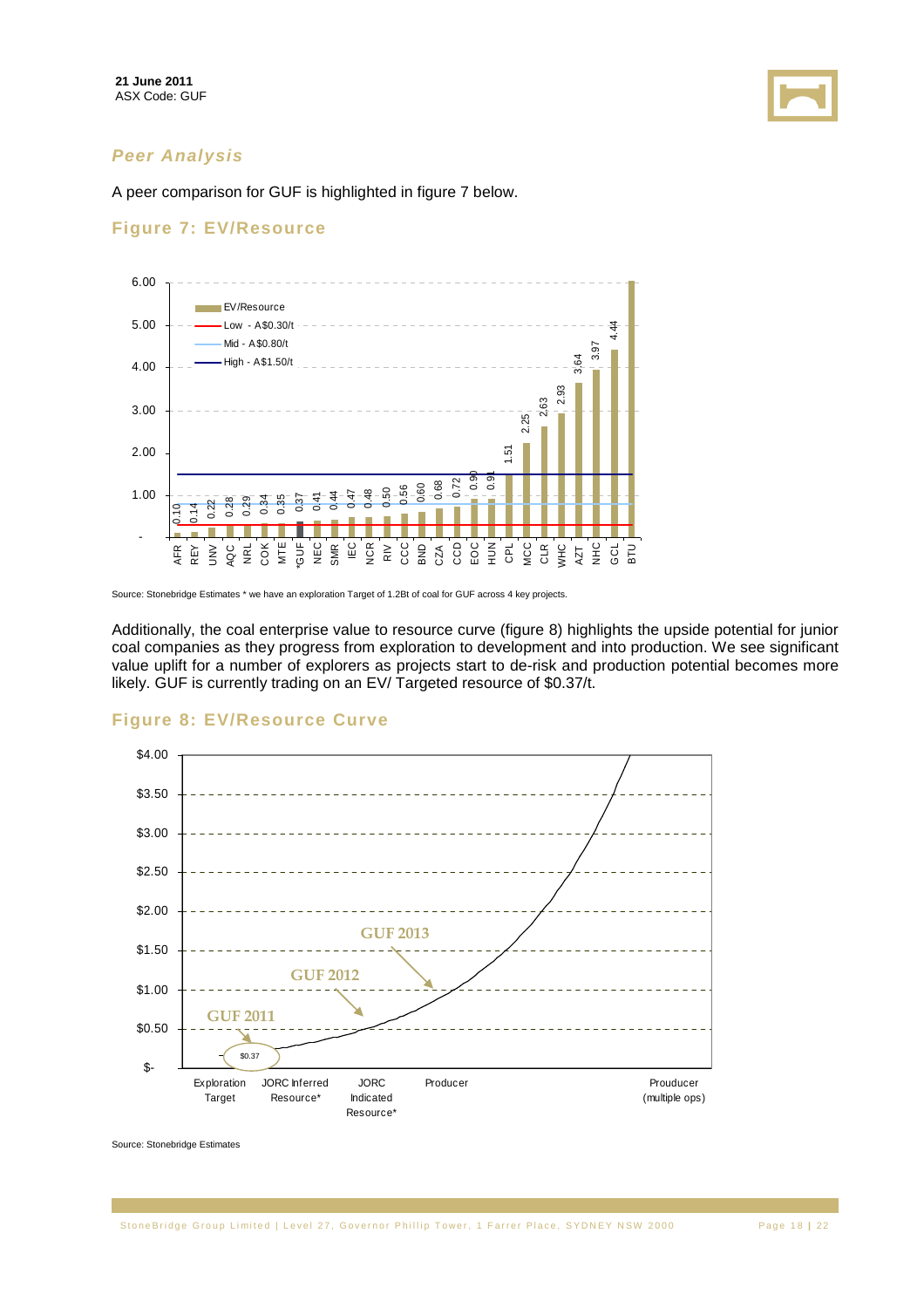

# **M&A Transactions**

In our view, companies that trade below an EV/Resource metric of A\$1.00/t, represent potential M&A Targets. M&A activity has heated up across the coal sector in the last 18 months as Asian suitors are turning their attention to Australian assets in order to secure long term supply. Recent M&A activity in the coal sector includes New Hope Coal's (**NHC**) current takeover bid for Northern Energy (**NEC**), Rio Tinto's (**RIO**) current bid for Riversdale Mining (**RIV**), Macarthur Coal's (**MCC**) acquisition of mining tenement MDL162 located in the Bowen Basin, Adani Enterprises acquisition of Linc Energy's (**LNC**) Galilee basin assets, the Aston resources (**AZT**) float as well as the \$2.5bn takeover bid for Centennial Coal (**CEY**) from Banpu, Thailand's biggest coal producer.

We believe that the price being paid for non-operating assets in the coal space offers juniors the incentive to rapidly prove up JORC Resources, invariably resulting in significant value add to the underlying share prices. Our view is GUF is currently positioning itself to be a serious player in the coal space. Its large asset base and diversification potential of product and port will make GUF attractive to a number of suitors in the years ahead. The current exploration target of 1.2 Bt for GUF represents less than 5% of the total acreage GUF currently has under application.

Table 6 shows recent coal M&A transactions. Conservatively we estimate valuation metrics of \$0.50/t and up to \$1.70/t where at least 50% of Resource is at the Measured or Indicated level and or Reserves have been delineated.

| <b>Target</b>                                                     | <b>Acquirer</b>       | <b>Type</b>    | <b>Tonnes</b><br>(Mt) | Value (\$m) | <b>EV/Resource</b><br>(US\$/t) |
|-------------------------------------------------------------------|-----------------------|----------------|-----------------------|-------------|--------------------------------|
| South Gobi Resources                                              | CIC                   | Thermal/Cok    | 81.6                  | 500         | 6.12                           |
| <b>Felix Resources</b>                                            | Yanzhou               | PCI/Thermal/SH | 1,047                 | 3,540       | 3.38                           |
| <b>Trinity Coal Corp</b>                                          | <b>Essar Group</b>    | Coking         | 200                   | 600         | 3.00                           |
| <b>Bayan Resources</b>                                            | Korea Electric        | Thermal        | 201                   | 515         | 2.56                           |
| Fajar Bumi Sakti                                                  | <b>Bumi Resources</b> | Thermal        | 100                   | 226         | 2.26                           |
| Jacobs Ranch mine                                                 | Arch Coal             | Thermal        | 338                   | 764         | 2.26                           |
| <b>Aston Resources</b>                                            | <b>IPO</b>            | Thermal/SS     | 610                   | 400^        | 2.21                           |
| MDL 162 coal project                                              | MacArthur             | PCI/SH         | 221.7                 | 334^        | 1.68                           |
| Maruwai Coal Project                                              | Adaro                 | Coking         | 199                   | 335         | 1.68                           |
| Centennial Coal                                                   | Banpu                 | Thermal/Cok    | 1,913                 | 2,449       | 1.28                           |
| Mamahak Coal Project                                              | Kangaroo              | Coking         | 9.9                   | 12          | 1.21                           |
| <b>Rocklands Richfield</b>                                        | Meijin Energy         | Coking         | 170                   | 184         | 1.08                           |
| Coal of Africa                                                    | ArcelorMittal         | Thermal/PCI    | 45                    | 45          | 1.00                           |
| Galilee Coal tenements/                                           | *Adani Enterprises    | Thermal        | 7,800                 | 500*        | 1.00                           |
| Anvil Hill                                                        | Xstrata               | Thermal        | 520                   | 375         | 0.72                           |
| <b>Vickery Coal Project</b>                                       | Whitehaven            | Thermal        | 42                    | 29          | 0.69                           |
| Middlemount Coal                                                  | Gloucester            | PCI/SH Coking  | 75                    | 51          | 0.68                           |
| Multiple Assets (Surat & Syd<br>Basin)                            | Cockatoo              | Thermal/Cok    | 256                   | 105         | 0.41                           |
| Zambeze Coal Project<br>Source: Bloomberg & Stonebridge Fetimates | Wuhan Iron & Steel    | Thermal/Cok    | 9,090                 | 800^        | 0.22                           |

### **Table 6: Coal M&A Transactions**

**Source: Bloomberg & Stonebridge Estimates.** 

**\*For Adani, we have taken the view that the \$500m payment was for the Indicated Resource of 500mt and the Inferred Resource of 7.3bt is the royalty of \$2/t over 20 production years. ^ is represented as Investors share in the company, eg Zambeze project @ 40% interest from WISC, and IPO for AZT, 33% was raised for the company. MDL162 for a 90% interest.**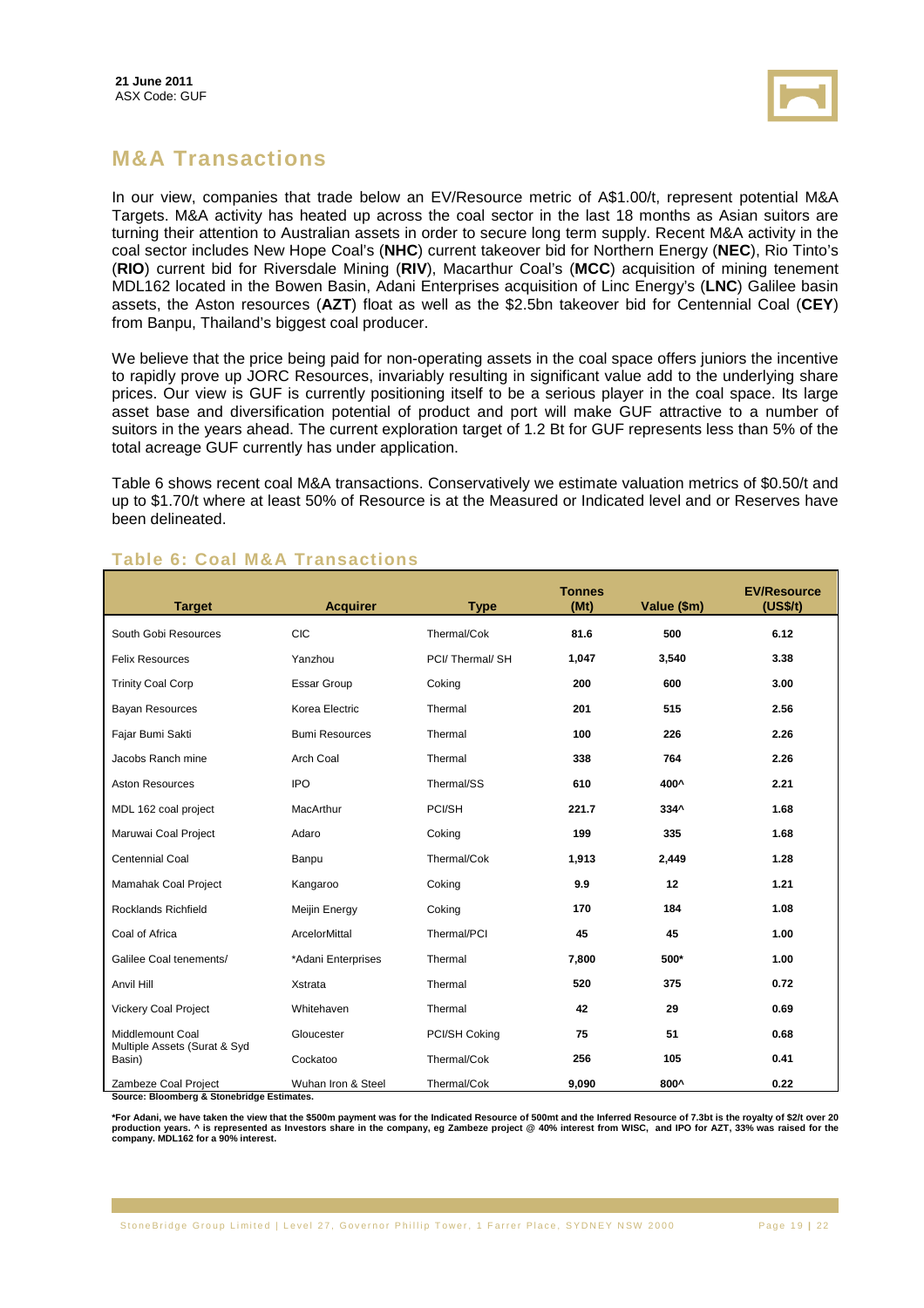

#### **Sensitivities**

We have valued GUF using an EV/Resource methodology for an explorer. Our \$1.62 price target is based on our initial targeted resource of 1.2Bt for four core projects, namely **Hughenden, Kolan, Sierra and South Gobi**. We are currently attributing zero value to the potential of its other projects being Middle Gobi, Comet, Sunrise and Monto.

Table 7 shows a sensitivity analysis for a range of EV/Resource values of \$0.30/t, \$0.80/t and \$1.50/t. This shows the notional value for GUF ranges from \$0.54 per share to \$7.36 per share.

#### **Table 7: Key Assumptions: EV/Resource**

| <b>Project</b> | <b>Targeted Resource</b><br>(Mt) | \$0.30/t<br>Valuation per share \ | \$0.80/t<br>ا Valuation per share\ | \$1.50/t<br><b>Valuation per share</b> |
|----------------|----------------------------------|-----------------------------------|------------------------------------|----------------------------------------|
| Low            | 600                              | \$0.54                            | \$1.26                             | \$2.28                                 |
| <b>Mid</b>     | 1,200                            | \$0.98                            | \$2.42                             | \$4.45                                 |
| High           | 2,000                            | \$1.56                            | \$3.97                             | \$7.36                                 |

**Source: Stonebridge Estimates** 

Table 8 shows a sensitivity analysis for a range of EV/Resource values of \$0.30/t, \$0.80/t and \$1.50/t which is adjusted for the success fee which is payable to Chairmen1 Pty Ltd in the event GUF delineate its first 100Mt of Indicated JORC resource from the Hughenden project. This shows the notional value for GUF ranges from \$0.30 per share to \$7.11 per share.

#### **Table 8: Key Assumptions: EV/Resource (success fee included)**

|            | <b>Project</b> Targeted Resource<br>(Mt) | \$0.30/t<br>Valuation per share | \$0.80/t<br>Valuation per share | \$1.50/t<br><b>Valuation per share</b> |
|------------|------------------------------------------|---------------------------------|---------------------------------|----------------------------------------|
| Low        | 600                                      | \$0.30                          | \$1.03                          | \$2.04                                 |
| <b>Mid</b> | 1,200                                    | \$0.73                          | \$2.18                          | \$4.22                                 |
| High       | 2,000                                    | \$1.32                          | \$3.73                          | \$7.11                                 |

**Source: Stonebridge Estimates**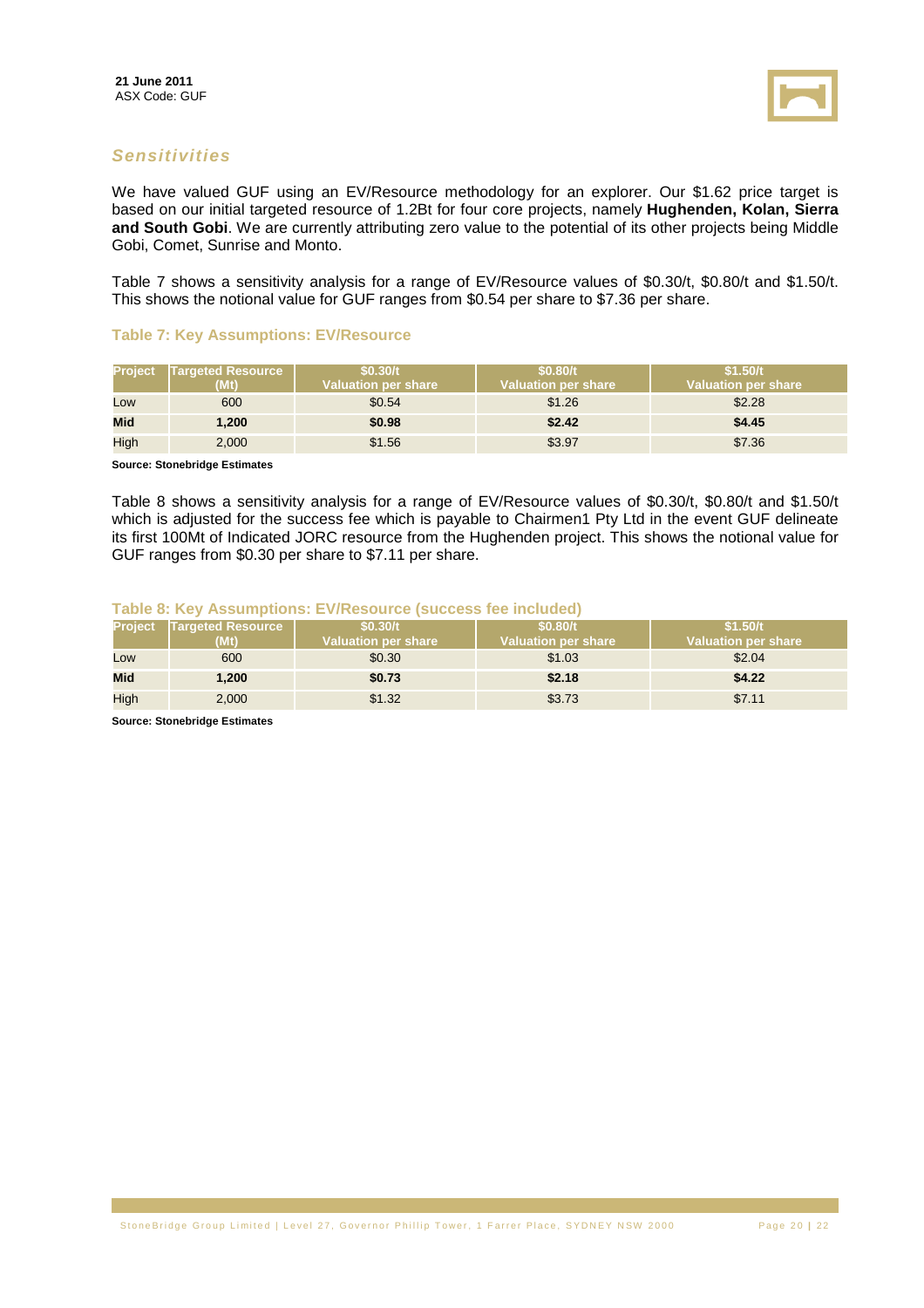

# **Opportunities and Risks**

# **Opportunities**

The primary opportunities include:

- **Diversification of product and ports –** GUF is well diversified in terms of its exploration targets ranging from Hard Coking, Thermal and PCI coal for the domestic and export markets. We also see a significant opportunity for the company to access multiple projects and ports simultaneously, and the additional potential to access the Mongolian market through there direct equity interest in TE.
- **Strong relationships in key markets –** GUF has over the past twelve months established key relationships with a number of stakeholders. This includes funding partners, both port and rail access MOU's as well as engaging Morgan Stanley as a corporate advisor is a vital step in the overall strategy for the firm.
- **Large Tenement area –** The current exploration targets for GUF, represent less than 5% of the total acreage GUF currently has under application. This provides GUF with a unique position and opportunity over the coming years.

# **Risks**

The key risks include:

- **Exploration/operational** we see this as the most pertinent risk factor for GUF. No assurance can be given that the company's exploration plans will result in significant minable coal reserves.
- **Coal Price** we see the longer-term pricing for Hard Coking, Thermal and PCI post 2012 a risk for GUF. Any substantial decline in the prices of coal or changes in industry factors such as supply and demand may affect the economic viability of GUF's projects.
- **Key Personnel** The directors and senior managers' ability to successfully manage the Company's performance and to expand and exploit the opportunities identified in this report will directly affect the success of the GUF. GUF may be adversely affected if any of the directors or senior management leaves GUF.
- **Finance** Future financing may be required by GUF to support potential development plans. There can be no assurance that such funding will be available on satisfactory terms or at all.
- **Carbon Tax** The introduction of a carbon tax or change in legislation in relation to greenhouse gas emissions, may impact coal companies going forward.
- **Success Fee –** GUF will pay Chairmen 1 Pty Ltd a fee of \$20m for each 100Mt of Indicated Resource of coal in connection with one or more of the relevant projects outlined in this report (excluding Mongolia assets). Chairmen 1 Pty Ltd will be entitled to this for a period of five years commencing July 1 2010. The cap on this fee is \$100m or 500Mt of Indicated Resource. Payment can be made in cash or shares. We expect once GUF get to an Indicated Resource of 500Mt the stock should achieve a EV of at least \$0.75 per tonne.